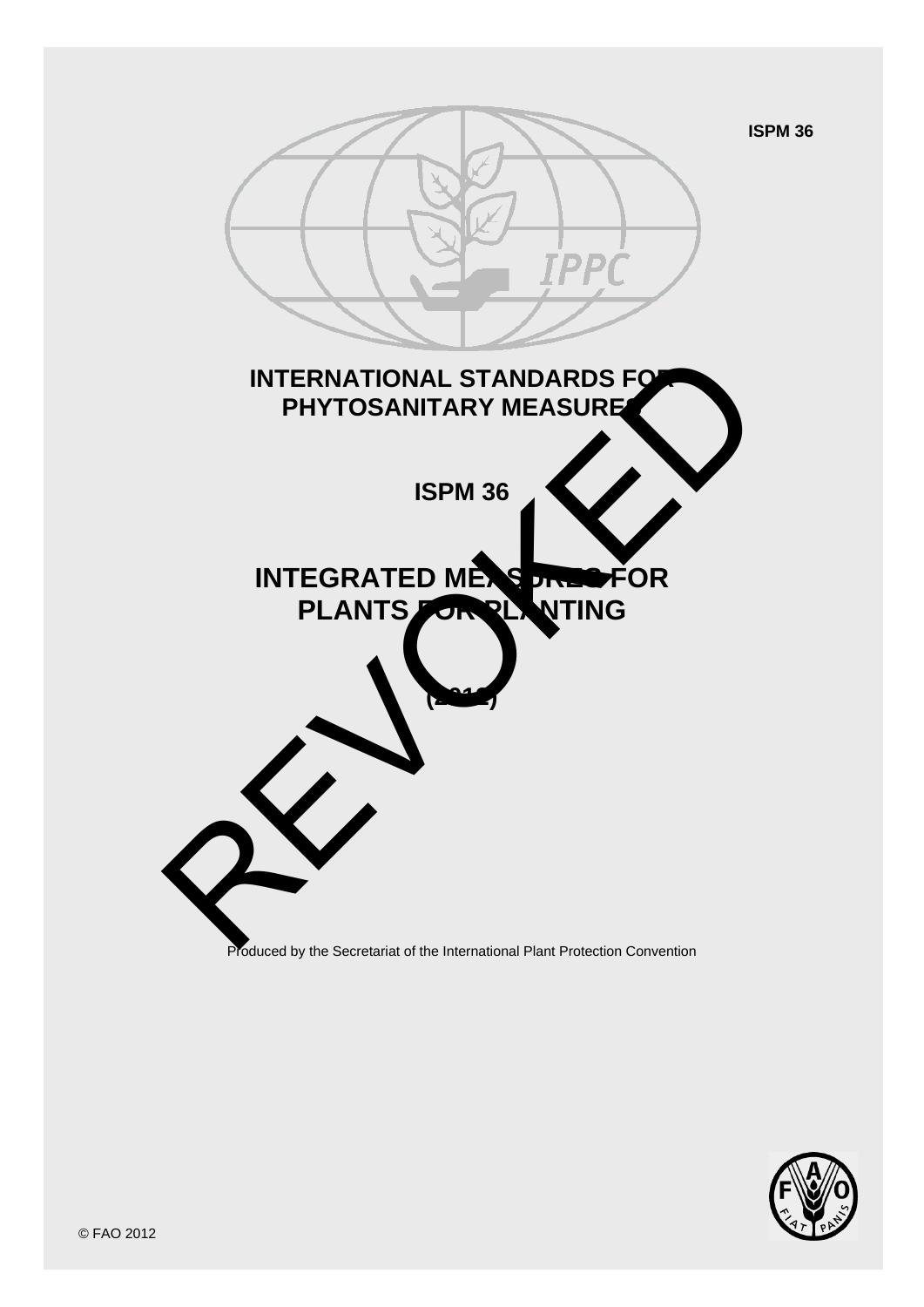**Publication story** *This is not an official part of the standard* 2005 ICPM-7 addesibility opic *Plants for planting* (including movement, post-entry quarantine and contraction programmes) (2005-002).  $q$ ication programmes) (2005-002). 2006-05 SC approved specification 34 2006-09 EWG drafted ISPM 2007-02 EWG revised draft ISPM 2008-05 SC-7 revised draft ISPM via e-mail consultation based on SC-7 recommendation 2008-12 EWG revised draft ISPM 2010-04 SC approved draft ISPM to go for MC 2010-06 member consultation 2011-05 SC-7 revised draft ISPM 2011-11 SC revised in meeting 2012-03 CPM-7 adopted standard **ISPM 36**. 2012. *Integrated measures for plants for planting*. Rome, IPPC, FAO. REVOK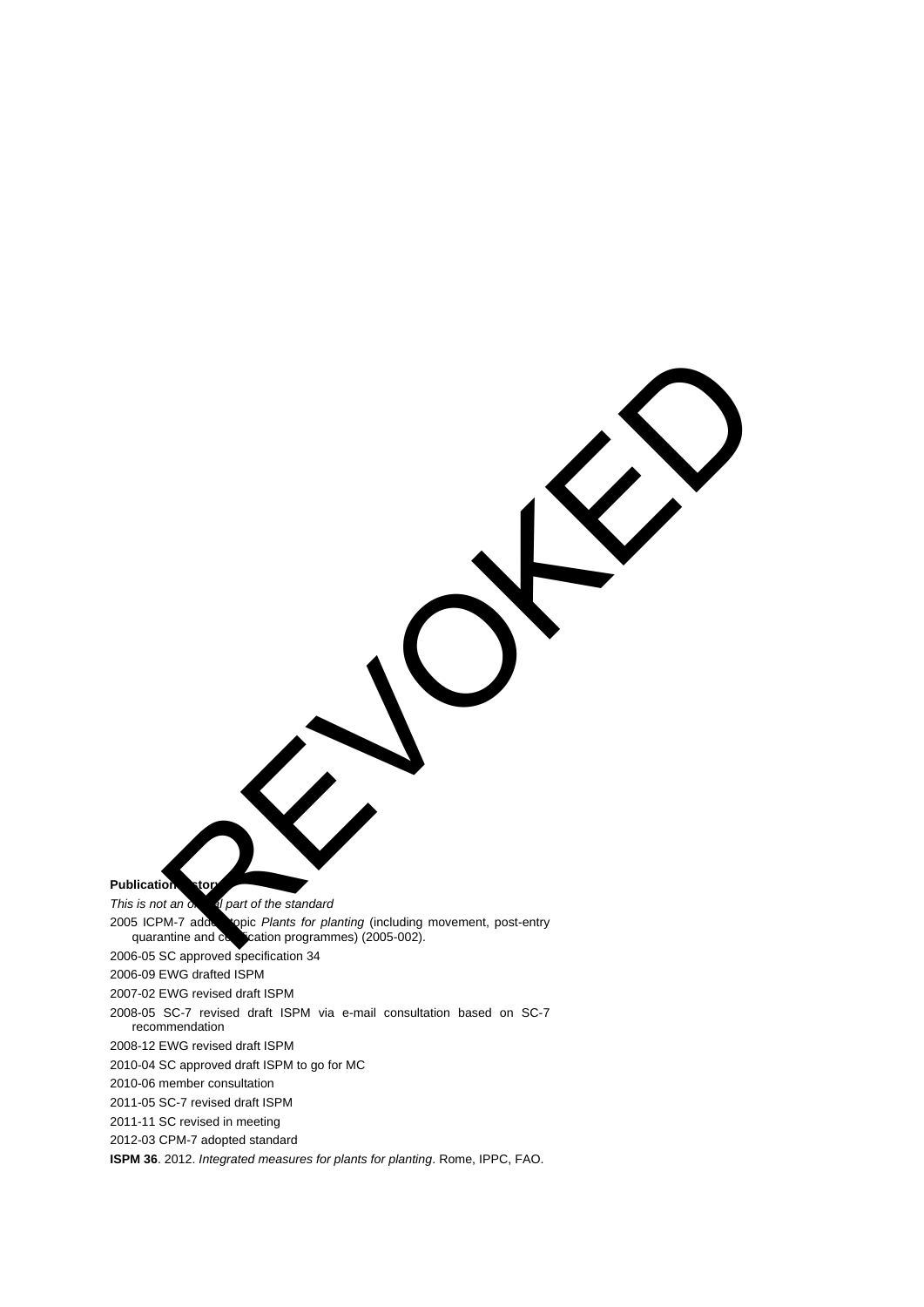## **Contents**

|                                                                                        |           | 36-6                                                                                                                                                                                                                           |  |  |  |
|----------------------------------------------------------------------------------------|-----------|--------------------------------------------------------------------------------------------------------------------------------------------------------------------------------------------------------------------------------|--|--|--|
| $\ldots$ 36-6<br><b>Sunday</b><br>1.                                                   |           |                                                                                                                                                                                                                                |  |  |  |
| 2.                                                                                     |           | $\frac{1}{2}$ 36-7                                                                                                                                                                                                             |  |  |  |
|                                                                                        | 2.1       |                                                                                                                                                                                                                                |  |  |  |
|                                                                                        | 2.1.1     |                                                                                                                                                                                                                                |  |  |  |
|                                                                                        | 2.1.2     |                                                                                                                                                                                                                                |  |  |  |
|                                                                                        | 2.2       |                                                                                                                                                                                                                                |  |  |  |
|                                                                                        | 2.2.1     |                                                                                                                                                                                                                                |  |  |  |
|                                                                                        | 2.2.1.1   | Place of production manual (2003) and (2003) and (2003) and (2003) and (36-8 Pest management programm                                                                                                                          |  |  |  |
|                                                                                        | 2.2.1.2   |                                                                                                                                                                                                                                |  |  |  |
|                                                                                        | 2.2.1.3   |                                                                                                                                                                                                                                |  |  |  |
|                                                                                        | 2.2.1.4   |                                                                                                                                                                                                                                |  |  |  |
|                                                                                        | 2.2.1.5   |                                                                                                                                                                                                                                |  |  |  |
|                                                                                        | 2.2.1.6   | Packaging and sportation and contact and contact and contact and contact and contact and contact and contact and contact and contact and contact and contact and contact and contact and contact and contact and contact and c |  |  |  |
|                                                                                        | 2.2.1.7   |                                                                                                                                                                                                                                |  |  |  |
|                                                                                        | 2.2.1.8   |                                                                                                                                                                                                                                |  |  |  |
|                                                                                        | 2.3       |                                                                                                                                                                                                                                |  |  |  |
| 3.                                                                                     | Responsil |                                                                                                                                                                                                                                |  |  |  |
|                                                                                        | 3.1       |                                                                                                                                                                                                                                |  |  |  |
|                                                                                        | 3.2       |                                                                                                                                                                                                                                |  |  |  |
|                                                                                        | 3.3       |                                                                                                                                                                                                                                |  |  |  |
|                                                                                        | 3.4       |                                                                                                                                                                                                                                |  |  |  |
|                                                                                        | 3.5       |                                                                                                                                                                                                                                |  |  |  |
| 4.                                                                                     |           |                                                                                                                                                                                                                                |  |  |  |
|                                                                                        | 4.1       |                                                                                                                                                                                                                                |  |  |  |
|                                                                                        |           |                                                                                                                                                                                                                                |  |  |  |
| APPENDIX 1: Examples of pest management measures to reduce the pest risk of plants for |           |                                                                                                                                                                                                                                |  |  |  |
|                                                                                        |           |                                                                                                                                                                                                                                |  |  |  |
|                                                                                        |           |                                                                                                                                                                                                                                |  |  |  |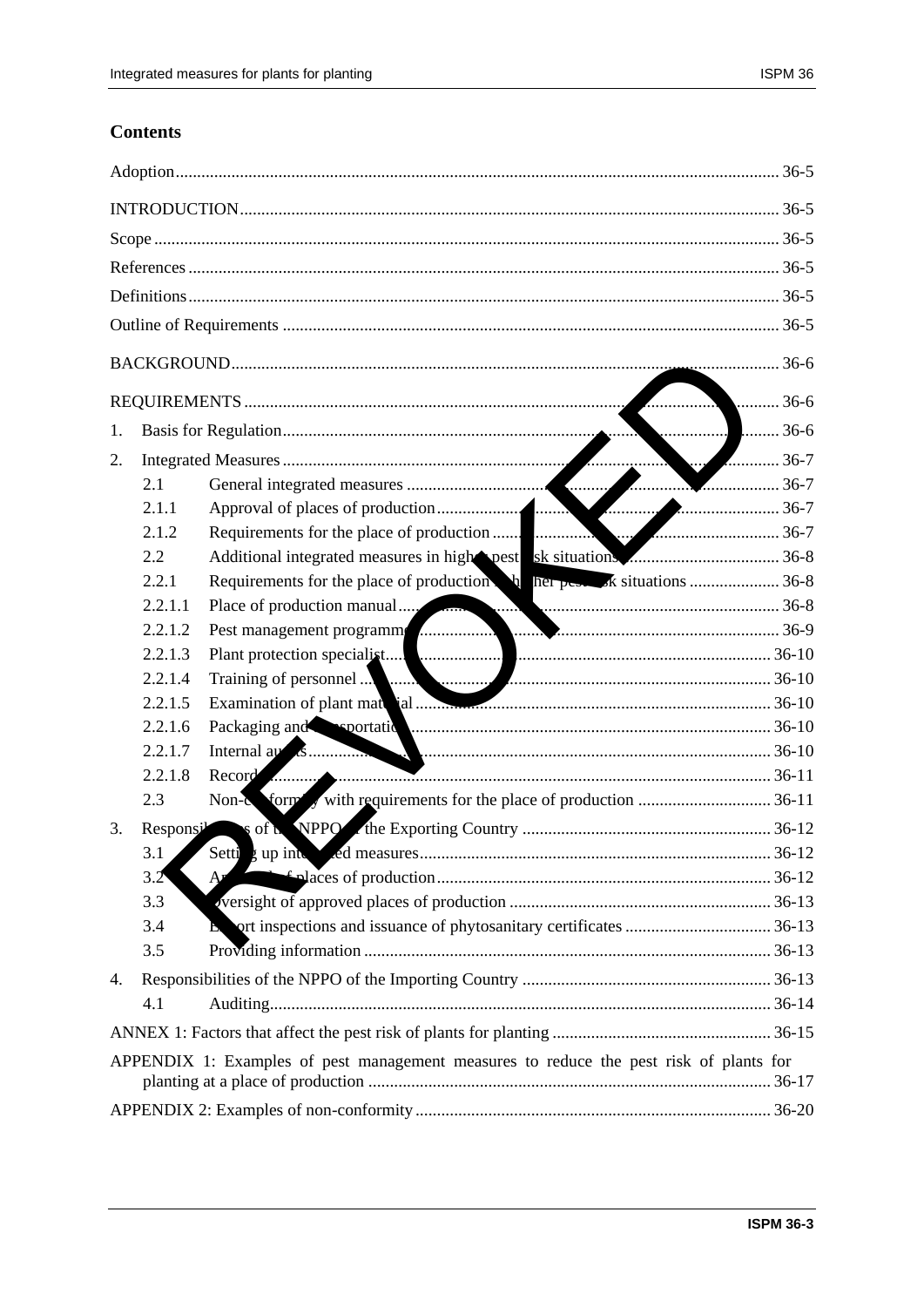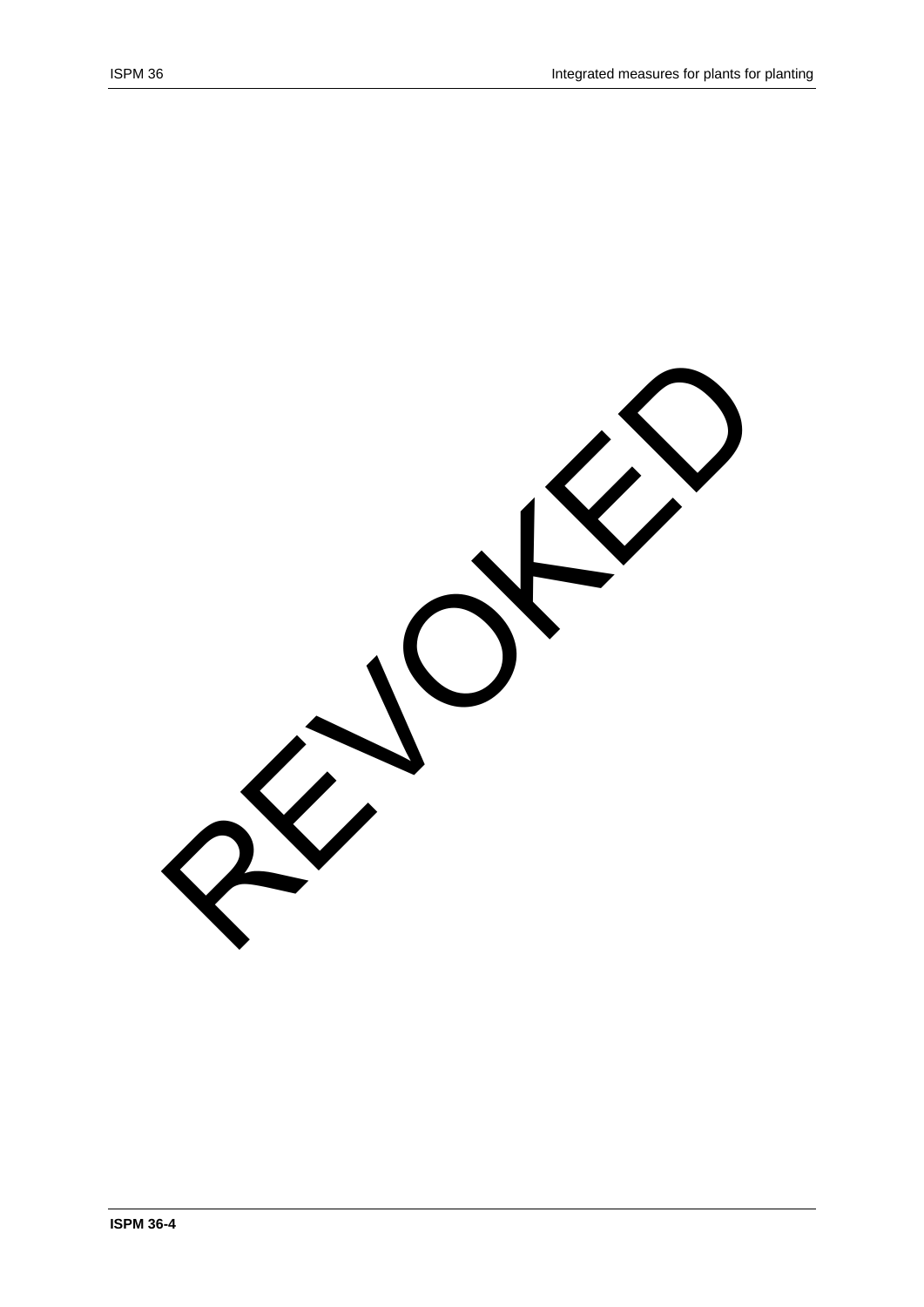### **Adoption**

This standard was adopted by the Seventh Session of the Commission on Phytosanitary Measures in March 2012.

### **INTRODUCTION**

### **Scope**

This standard outlines the main criteria for the identification and application of integrated measures at the place of production for the production of plants for planting (excluding seeds) for international trade. It provides guidance to help identify and manage pest risks associated with plants for planting as a pathway.

### **References**

**ISPM 2.** 2007. *Framework for pest risk analysis*. Rome, IPPC, FAO.

**ISPM 5**. *Glossary of phytosanitary terms*. Rome, IPPC, FAO.

**ISPM 11**. 2004. *Pest risk analysis for quarantine pests including analysige fenvironmental risks and living modified organisms*. Rome, IPPC, FAO.

**ISPM 12**. 2011. *Phytosanitary certificates*. Rome, IPPC, FA

**ISPM 13**. 2001. *Guidelines for the notification of non-compliance and mergency action.* Rome, IPPC, FAO.

**ISPM 17***.* 2002. *Pest reporting.* Rome, IPPC, FAO.

- **ISPM 20**. 2004. *Guidelines for a phytosanity symport guite vs system.* Rome, IPPC, FAO.
- **ISPM 21**. 2004. *Pest risk analysis for regulated non-quarantine pests.* Rome, IPPC, FAO.
- **ISPM 24.** 2005. *Guidelines for the termination and recognition of equivalence of phytosanitary measures*. Rome, IPPC, FAO.

**ISPM 32**. 2009. *Categorization of comm* dities according to their pest risk. Rome, IPPC, FAO.

### **Definitions**

1

Definitions of phytos attary to assume used in the present standard can be found in ISPM 5 (*Glossary of phytosanitary terms*).

### **Outline of**

Plants for planting are generally considered to pose a higher pest risk than other regulated articles. Integrated earliers may be used to manage the pest risks that plants for planting pose as a pathway for regulated sts and to ensure they meet phytosanitary import requirements. The use of integrated measures involves national plant protection organizations (NPPOs) as well as producers<sup>1</sup>, and relies on pest risk management measures applied throughout the production and distribution processes. Agricular and the press in the press in the production of the space of the space of the space of the space of the space of the space of the space of the space of the space of the space of the space of the space of the spac

Integrated measures may be developed and implemented by the NPPO of the exporting country. General integrated measures may include requirements such as keeping a plan of the place of production, examination of plants, keeping records, treating pests and sanitation. Where justified, additional elements such as a place of production manual including a pest management programme, appropriate training for personnel, specific packing and transportation requirements, and internal and external audits may be required.

 $<sup>1</sup>$  Producer hereinafter refers to a producer of plants for planting at the place of production.</sup>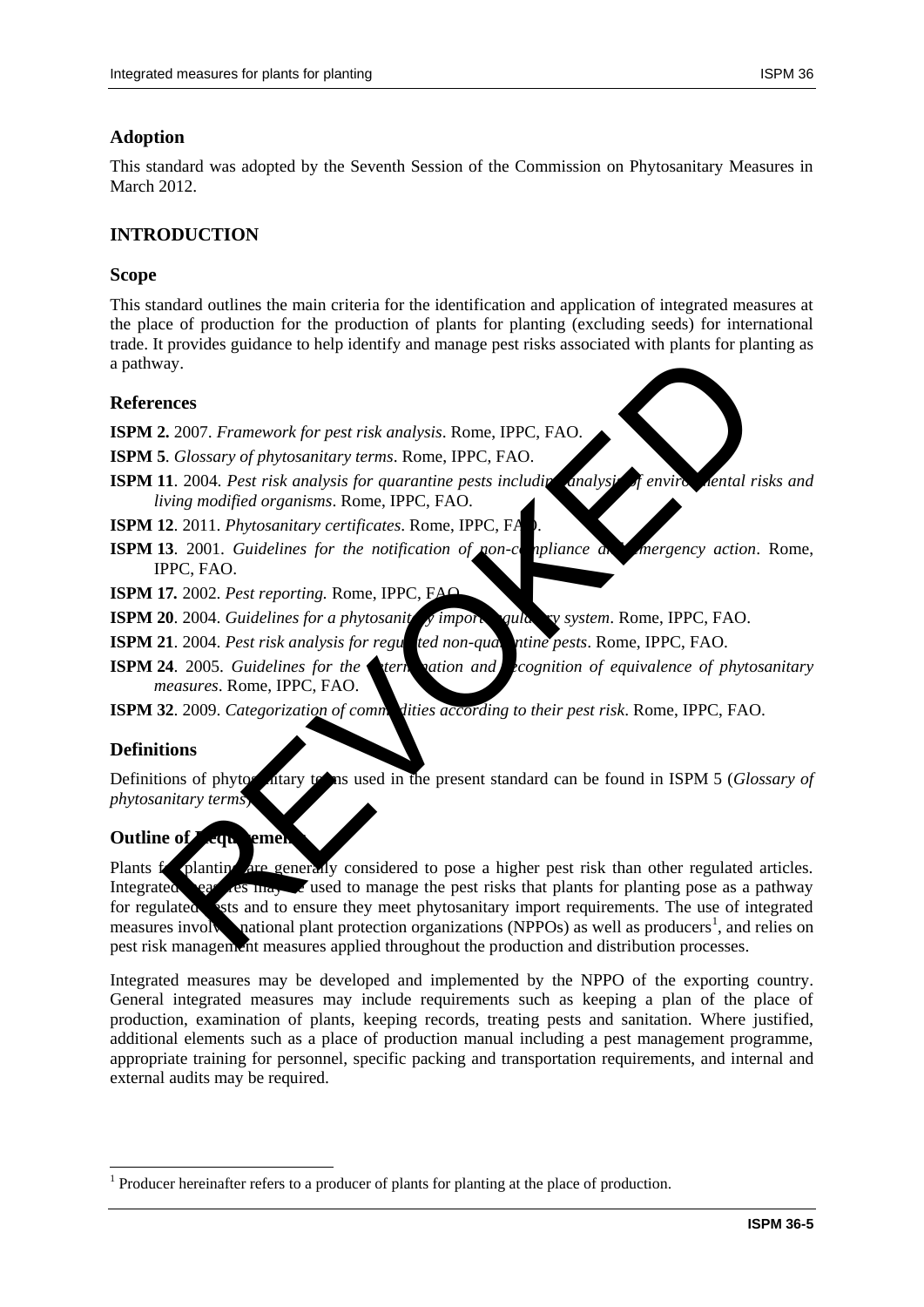The NPPO of the exporting country should approve and oversee places of production using integrated measures, as well as issue phytosanitary certificates that attest to the consignment as meeting the phytosanitary requirements of the importing country.

### **BACKGROUND**

Several ISPMs provide general guidance on pest risk management (e.g. ISPM 2:2007, ISPM 11:2004, ISPM 21:2004, ISPM 32:2009). The conclusions from pest risk analyses (PRAs) should be used to decide the phytosanitary measures to reduce the pest risk to an acceptable level for the importing country.

Plants for planting are generally considered to pose a higher pest risk than other regulated articles and therefore additional specific guidance on pest risk management is needed to help address this higher pest risk.

Integrated measures may be used at places of production to manage  $\epsilon$  risk of regulated pests, especially those that are difficult to detect during import or export inspections **because:** 

- some pests do not cause distinct visual symptoms, particularly  $\alpha$  low pest
- symptoms of infestation may be latent or masked at the time of inspection  $\mathbf{e}_i$  as a result of pesticide use, nutrient imbalances, dormancy of plants at the of dispatch, presence of other non-regulated pests or by removal of symptomatic lea response to the particle and the material communicate is rechnically justified phytoproperty and the material communicate the continent of the material control and space of material control and the material control of the
- small insects or eggs may be hidden under bark or scales of buds
- the type of packaging, size and physical state of  $\bullet$  consider the consideration influence the effectiveness of inspection
- detection methods for many pests, particularly pathogens, may not be available.

The application of integrated measures for est risk management requires not only the participation of the NPPO of the exporting country because participation of producers throughout all the stages of the NPPO of the exporting country but also the participation of producers throughout all the stages of production of the plants for planting.

Integrated measures are designed to manage the risks related to regulated pests, and also have the advantage of managing other pests when  $p$  ce of production.

It is expected that this andard will contribute to the protection of biodiversity and the environment by setting up guidelines for  $t$  use of integrated measures that will contribute to minimizing the international spread of

# **REQUIREMENT**

## 1. Basis **f** Regulation

The importing  $\alpha$  intry may establish and shall communicate its technically justified phytosanitary import requirements for plants for planting (refer to ISPM 2:2007, ISPM 11:2004 and ISPM 21:2004). Annex 1 outlines factors to be taken into account when the NPPO of the importing country conducts a PRA for plants for planting.

The NPPO of the exporting country should develop and set up measures that meet the phytosanitary import requirements. Integrated measures may be developed and set up in two different cases as follows:

- The importing country, in its phytosanitary import requirements, specifies integrated measures to be used in the exporting country.
- The importing country does not explicitly require integrated measures to be used, but the NPPO of the exporting country deems that using integrated measures would be a suitable and effective means of achieving the importing country's phytosanitary import requirements and, therefore,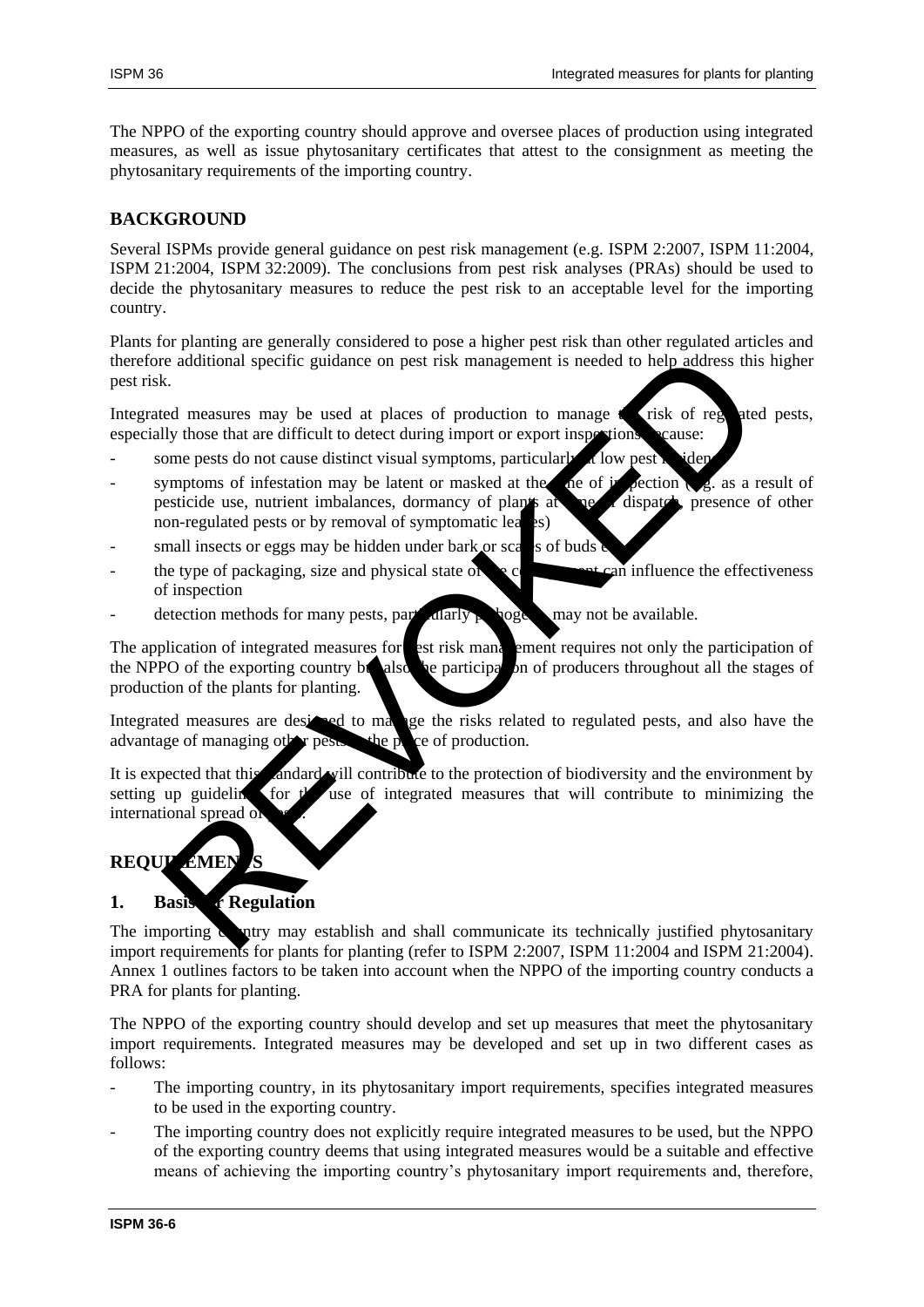If in the latter case the NPPO of the exporting country deems that the "integrated measures" that it has put in place are equivalent to the phytosanitary import requirements of an importing country, the exporting country should seek formal approval of equivalence of these measures with the importing country (ISPM 24:2005).

A producer wishing to participate in using integrated measures, in order to qualify to export plants for planting to particular countries, should seek approval from its NPPO. Subsequently, the NPPO of the exporting country may approve producers conforming to requirements for integrated measures set up by that NPPO.

### **2. Integrated Measures**

This standard describes two main levels of integrated measures. Section 2.1 (General integrated measures) describes a set of integrated measures that may be widely  $\frac{1}{4}$  licable to all plants for planting. Section 2.2 (Additional integrated measures in higher est risk situations) describes additional elements designed to manage pest risks in higher  $p \neq r$  risk situations. It may not be necessary to require all these elements. Furthermore, for certain production systems not all elements may be applicable (e.g. physical barriers for field-grown plants). Therefore, only some of the elements described in section 2.2 may be appropriate. NPPOs may positive section is in addition to predescribed in section 2.2 may be appropriate. NPPOs may posider see options in a section to 2.2 may be appropriate. NPPOs may posite export or port of entry inspections in order to manage pest risks. meter and how the state of integrated measures and the state of the state of the state of the state of the state and the state of the state of the state of the state of the state of the state of the state of the state of t

### **2.1 General integrated measures**

The NPPO of the exporting country may approve a place of production that complies with requirements on general integrated measures described heafter.

## **2.1.1 Approval of places of production**

The following conditions should be included in the approval process for producers seeking to use the general integrated measures:

- maintaining an updated  $\sim$  of the place of production as well as keeping records of when, where and how plants for planting were produced, treated, stored or prepared for movement from the place of production (including information on all plant species at the place of production and the type of plant material such as cuttings, *in vitro* cultures, bare root plants)
- $\alpha$  keeping records  $\alpha$  period determined by the NPPO of the exporting country that verify where and how plants for putting were purchased, stored, produced, distributed and any other relevant  $\inf$  and  $\inf$  their plant health status
- access to a perfection specialist with a well-established working knowledge of pest identification and control
- designation a contact person for communication with the NPPO of the exporting country.

## **2.1.2 Requirements for the place of production**

The following requirements may be adequate for approval of places of production to use general integrated measures:

- conducting examinations of plants and places of production by designated personnel as necessary, at appropriate times and according to information and protocols provided by the NPPO of the exporting country
- keeping records of all examinations, including a description of pests found and corrective actions taken
- taking specific measures where necessary (e.g. to keep the plants free from pests regulated in the country of import) and documenting these measures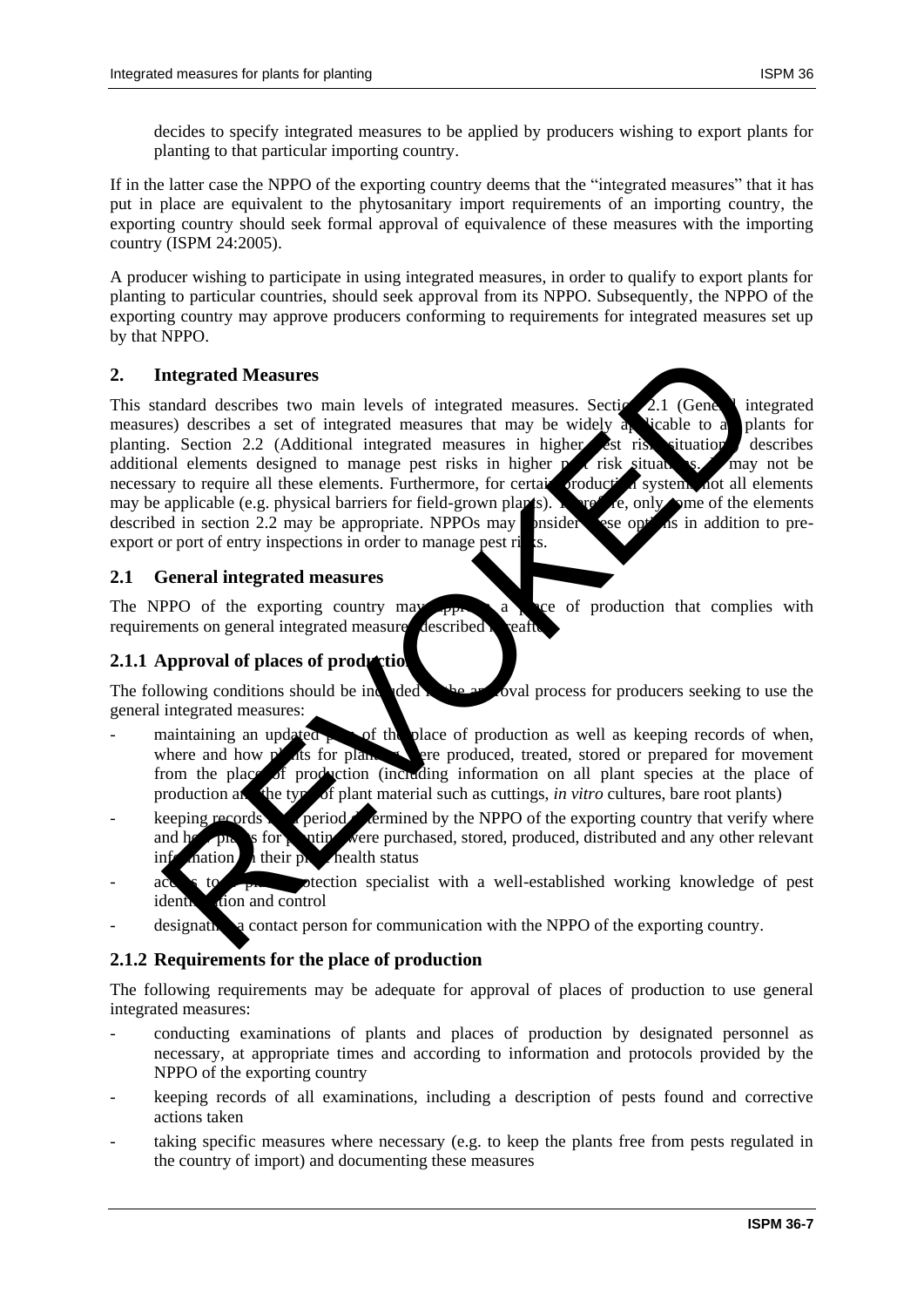- 
- notifying the NPPO of the exporting country if any pests regulated in the country of import are observed
- establishing and documenting a system of sanitation and hygiene.

Table 1 in Appendix 1 provides specific examples of pest management measures related to pest group characteristics that are applicable for most types of plants for planting at places of production.

Table 2 in Appendix 1 provides examples of possible pest management measures that NPPOs may require for different types of plants for planting and different types or groups of pests associated with them. The examples describe frequently used measures for important pest types of the relevant type of plants for planting.

## **2.2 Additional integrated measures in higher pest risk situations**

Where general integrated measures alone are not sufficient to manage the perturbation. NPPO of the exporting country may approve a place of production that complies  $x$  in the requirements for additional integrated measures in higher pest risk situations.

## **2.2.1 Requirements for the place of production in higher pest risk situation**

The NPPO of the exporting country should require that producers a striving for approval to use additional integrated measures for higher pest risk situations developed place production manual describing the pest management programme and including relevant information on production practices and operational systems. The NPPO of the exp ting country may approve the place of production to export specific plants to a particular designation when it has determined the integrated measures used meet the phytosanitary import requirement  $\overrightarrow{r}$  that country. detitional integrated measures in higher pest risk situations<br>general integrated measures and are not sufficient to manage the per-<br>general integrated measures and are not sufficient to manage the per-<br>per-<br>per-<br>per-<br>per-<br>

The following sections provide the element to be documents and implemented by the producer and audited by the NPPO of the exporting country.

## **2.2.1.1 Place of production manual**

The place of production manual should describe all of the requirements, elements, processes and operational systems that make up the integrated measures for pest risk management of the plants for plants for plants for plants in the manual should be well and maintained by the producer and ed, implemented and maintained by the producer and approved by the NPPO  $\pi$  the exporting htry<sup>2</sup>. The manual or parts thereof should be specific to particular plant species or declinations. If the manual is amended, it should be resubmitted for approval by the NPP $\bullet$  of the exporting country.

The place of pour tion in ual  $\sqrt{y}$  include the following elements:

- $a \cdot d'$  cription of the organizational structure and of the responsibilities of the relevant personnel, including the person designated as responsible for the technical performance of the place production and the plant protection specialist (see section  $2.2.1.3$ ) (either of these personnel may serve as the contact point between the NPPO and the producer, and should notify the NPPO  $\bullet$  the exporting country upon detection of pests regulated in the country of import)
- a plan and description of the place of production, which is kept up to date and which records when, where and how the various species and types of plants for planting are produced, treated, stored or prepared for movement from the place of production (including information on plant species, source of plant material and type of plant material such as cuttings, *in vitro* cultures, bare root plants)
- a pest management programme (see section 2.2.1.2)
- a description of dispatch and receiving locations within the place of production

1

<sup>2</sup> A documented quality management system, where available, may also be presented to the NPPO for consideration.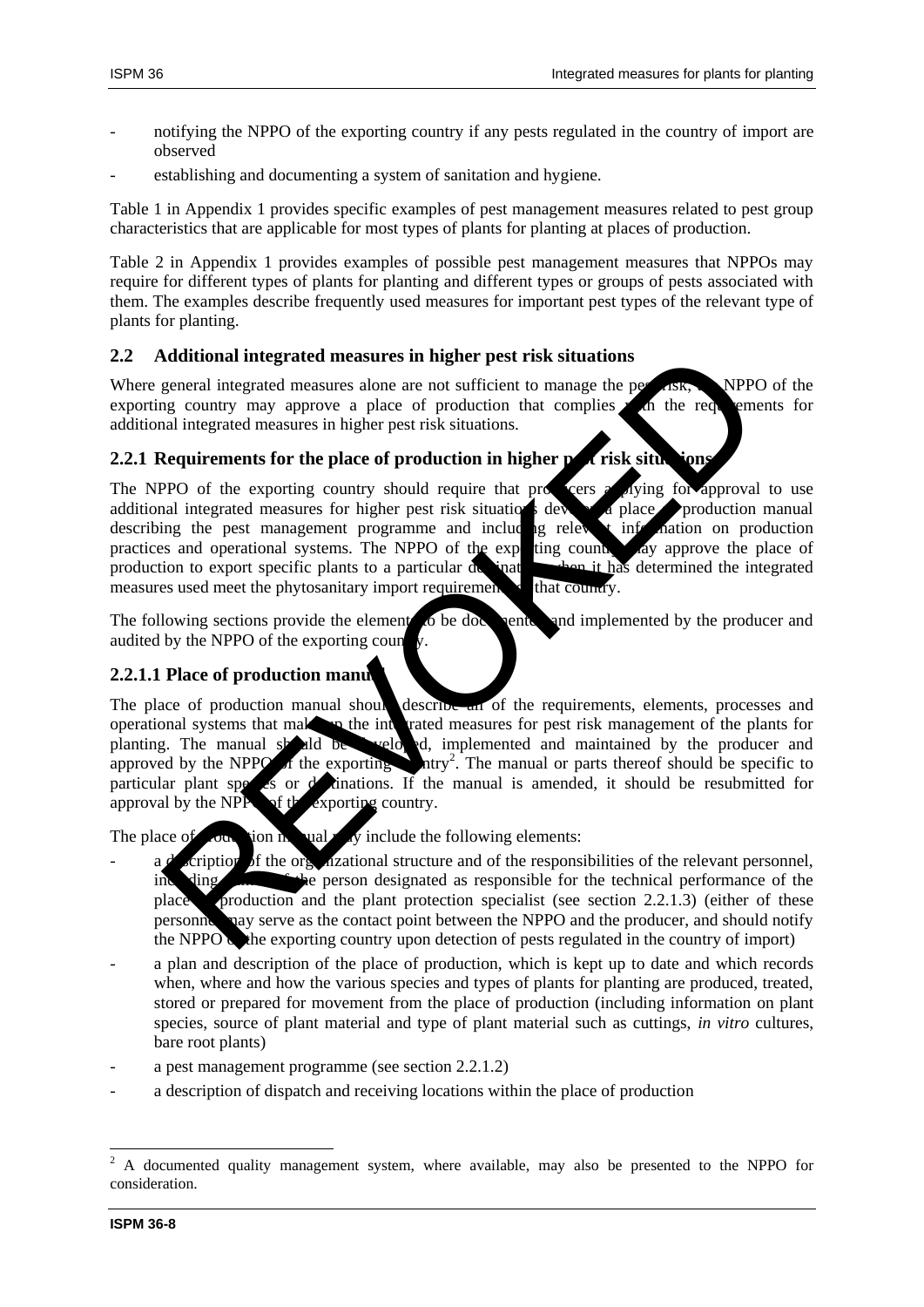- handling procedures for incoming plant material, including procedures to ensure segregation of incoming plant material from material already on site
- a description of subcontracted activities and the process for approval
- a description of documentation procedures to maintain evidence of the source and origin of propagation material
- a description of how internal audits will be conducted, including the frequency and the responsible personnel
- procedures to notify the NPPO of the exporting country if a pest regulated in the country of import is detected
- procedures for recall of plants when non-conformity is detected, if appropriate
- procedures for visitors.

#### **2.2.1.2 Pest management programme**

The pest management programme, included in the place of production manual, should describe procedures or processes approved by the NPPO of the exporting country and designed to either prevent infestations or control pests. It should include a description of the phytos dary import requirements of the importing countries for each plant species and type of plant material. Table 2 in Appendix 1 provides examples of possible measures that NPPOs may equire for different types of plants for planting and different types or groups of pests associated with them. rocedures for visitors.<br>
The management programme<br>
tres or processes approved by the NPPO of the exporting unitry of design<br>
tres or processes approved by the NPPO of the exporting unitry of design<br>
infestations or control

The pest management programme should include the following elements:

- sanitation and hygiene contributing to preventing the integration of pests to the place of production and minimizing spread within  $\triangle$  place of production, for example:
	- regular removal of infested plants and plants and plants are debrised by an operator of  $\frac{1}{2}$
	- $disification of tools and equip$
	- removal of weeds and non-crop lant mate
	- treatment of water
	- management of  $\triangle$  face water
	- personal hygine (e.g. h.  $\blacktriangle$  was hing, foot baths, coveralls or aprons)
	- limited a css
	- routines or use of packaging material and packaging facilities

pest control – products, procedures and measures (see Appendix 1) to prevent or treat pests such as:

- physical barriers (e.g. screens, double doors)
	- difection or growing media and containers used to grow plants
- crop protection product applications (e.g. chemical, biological)
- disposal of infested plants
- mass trapping of both pests of concern and possible vectors
- climate control
- hot water or heat treatment
- any other treatment proven to control the pest of concern
- handling of incoming plant material methods and documentation for managing pest risks associated with incoming plant material, with descriptions of:
	- measures to ensure that all plants for planting entering the place of production are free of pests regulated by the importing countries, possible pest vectors and practically free of other pests
	- procedures to be followed if pests or possible vectors are detected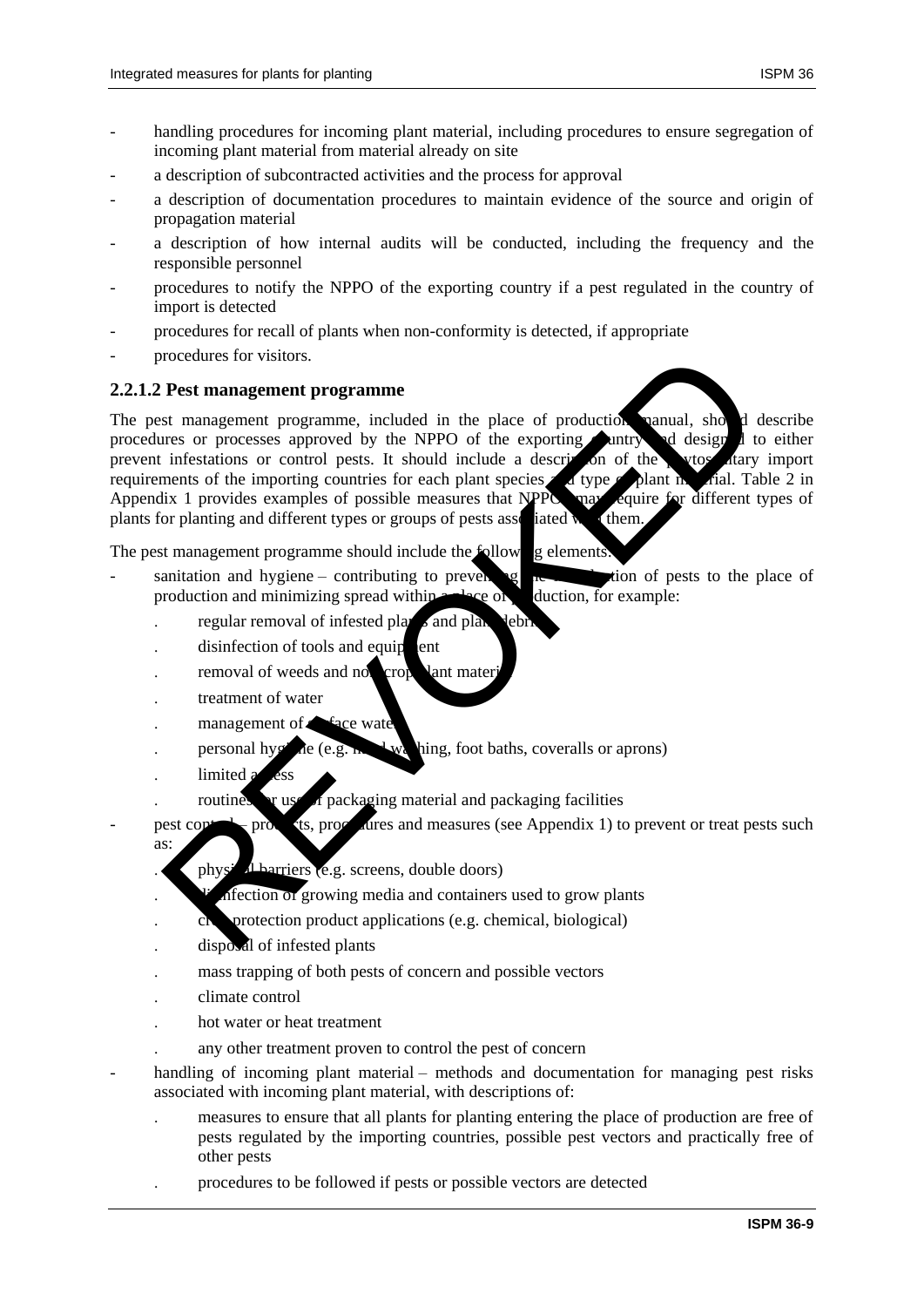- records to be kept, including the date, the name of the person carrying out the examination, any pests (including possible vectors), damage or symptoms found, and any corrective actions taken
- examination of plant material (see section 2.2.1.5) and production sites methods, frequency and intensity used to examine all plant material in the place of production (e.g. by visual examination, sampling, testing and trapping), including details of any laboratories used to identify pests found and methods used
- examination of plants for planting prior to export methods, frequency and intensity used to examine plants when exports are being prepared
	- identification and management of infested plants, with descriptions of:
		- how an infested plant will be identified and treated
		- measures to ensure that plants that do not meet importing countries' physicanitary import requirements are not exported
		- disposal of removed plant material in a manner that prevents  $\mathbf{\hat{b}}$  dup and spread of pests
- keeping records of the application of crop protection products and other pest anagement measures.

### **2.2.1.3 Plant protection specialist**

The NPPO of the exporting country should require producers, implementing additional integrated measures in higher pest risk situations, to use a specialist with a well-established working knowledge of pest identification and control in order to ensure of pest identification and control in order to ensure  $\mathbf{r}$  is measures are implemented as described in the place  $\bullet$  production manual. The plant protection specialist may serve as the contact person with diagnosticians who may be needed for pest identification. The anti-matter of the experimental and transport of the presence of pest on a regular contact and the control of the content of the anti-matter of the application of crop protection production and sprequently and sprequen

### **2.2.1.4 Training of personnel**

Personnel should be trained to detect pests, especially the expectated by the importing country, and to follow a formal reporting system to conquire information on pest findings. Training should also include methods to handle may be to reduce pest risk.

## **2.2.1.5 Examination** plant matern

All plant material  $\beta$  duced  $\alpha$  a place of production (including plants destined for domestic markets and other production should  $\blacktriangleright$  examined for the presence of pests on a regular schedule by designated person according to established methods and corrective action applied as necessary.

# **2.2.1.6 eckaging and transportation**

The following considerations apply to packaging and transport operations:

- Plant material should be packed in a manner to prevent infestation by regulated pests.
- Packaging material should be clean, free of pests and meet the phytosanitary import requirements.
- Conveyances used to move plant material from the place of production should be examined and cleaned as necessary prior to loading.
- Each lot in a consignment should be identified in a way that can be traced back to the place of production.

### **2.2.1.7 Internal audits**

Internal audits should be conducted to ensure that the producer is in compliance with its manual. Internal audits should focus on whether the manual and its implementation meet the requirements of the NPPOs of the exporting and importing countries. For example, the internal audit may evaluate the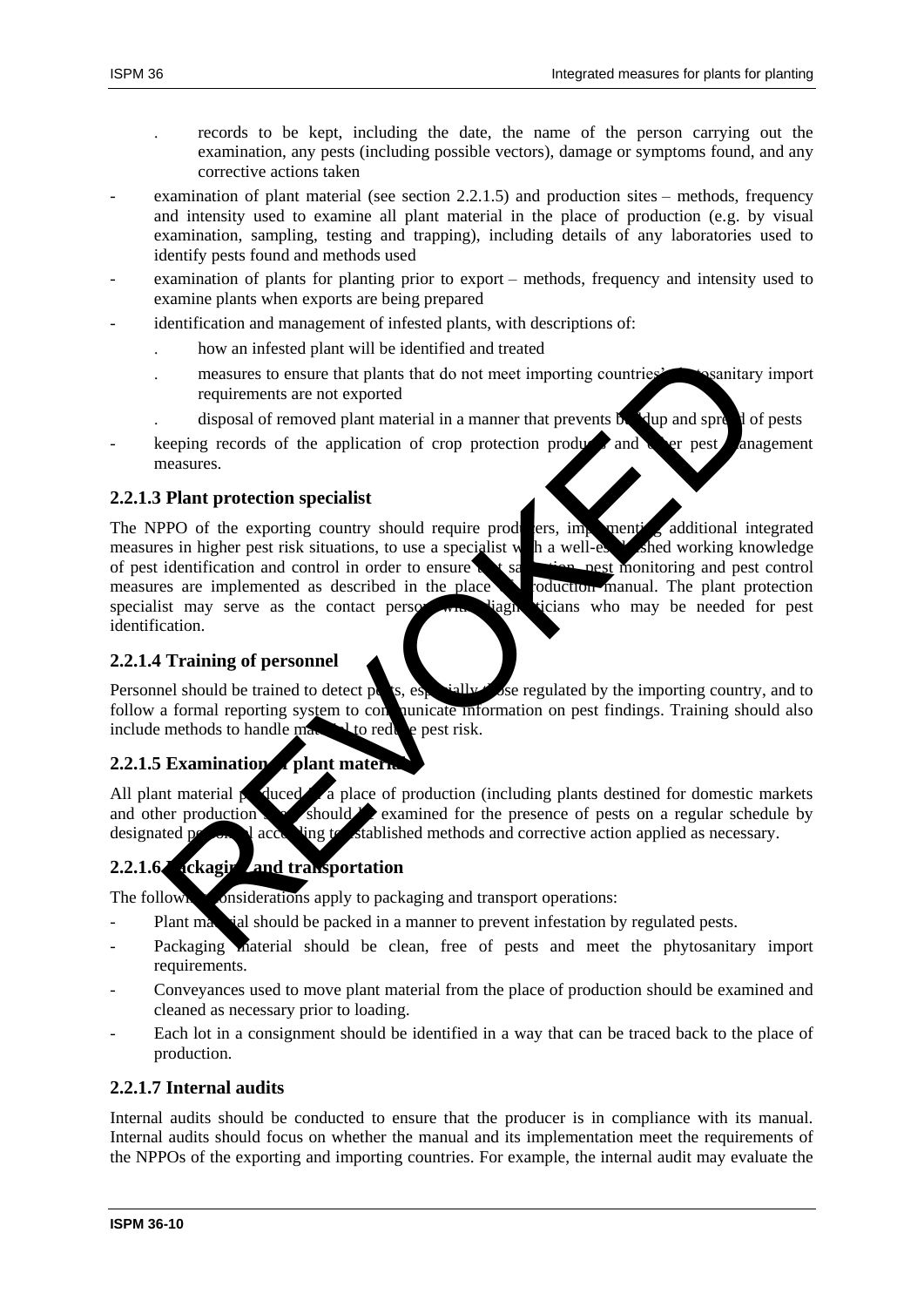competency of personnel in identifying and controlling pests, carrying out duties and responsibilities, and whether the record-keeping is adequate to keep track of the origin of plant material, labels etc.

Internal audits should be carried out by personnel who are independent of the people directly responsible for the audited activity. The results of the audits and any non-conformities (see section 2.3 and Appendix 2) should be recorded and presented to the producer for review. Corrective action regarding any non-conformities discovered should be implemented promptly and effectively, and documented.

If the audit identifies any critical non-conformities (see section 2.3), the producer or auditor should immediately notify the NPPO of the exporting country in writing and ensure that affected plants for planting are not exported from that place of production until all critical non-conformities are rectified. Immediate corrective actions should be taken under the supervision of the NPPO of the exporting country.

### **2.2.1.8 Records**

Up-to-date records should be maintained and made available to the NPPO  $\alpha$  the exporting country and, where justified, also to the NPPO of the importing country. The place  $\alpha$  production manual should clearly identify individuals responsible for maintaining various records, and the location and manner in which such records are maintained. Records should be maintained as determined by the NPPO of the exporting country. Records should include date, name and signature of the person who carried out the task or prepared the document. Examples of  $r$  cords that and  $\frac{1}{2}$  required include: ate corrective actions should be taken under the supervision of the NPPO of the experimental at the correct should be maintained and made available to the  $\frac{1}{2}$ PDO. The exportion are justified, also to the NPPO of the

- phytosanitary certificates and other information (e.g. invoices) that substantiate the origin and the phytosanitary status of incoming plant material
- results of the inspection of incoming pl
- results of audits
- records of examination during production including any pests, damage or symptoms detected and corrective actions taken
- records of pest management measures takes prevent or control pests (including method of application, product applied, dosage, date of application and, where applicable, duration)
- records of examination of  $\infty$  sing and material, including type, quantity of material exported and the name of  $\epsilon$  antry of import
- copies of phytosanitary criticates for plant material exported by the producer
- $\text{recodes of non-}\epsilon$  of non-conformities identified and the corrective or preventive actions taken
- records of personnel responsible for applying pest management measures
- records of personnel training and their qualifications
- $\cos \theta$  is of the form and formal audit reports and checklists
- records secessary to maintain forward and backward traceability of plants for planting from the place of **p** duction.

### **2.3 Non-conformity with requirements for the place of production**

A non-conformity is any failure of products or procedures to adhere to the integrated measures set up by the NPPO of the exporting country.

The NPPO of the exporting country should distinguish between two types of non-conformities as follows, taking into account the severity of the non-conformity:

- Critical non-conformities are incidents that compromise the efficacy of the integrated measures utilized at the place of production or increase the risk of infestation of the plants for planting.
- Non-critical non-conformities are incidents that do not immediately compromise the integrated measures or increase the risk of infestation of the plants for planting at the place of production.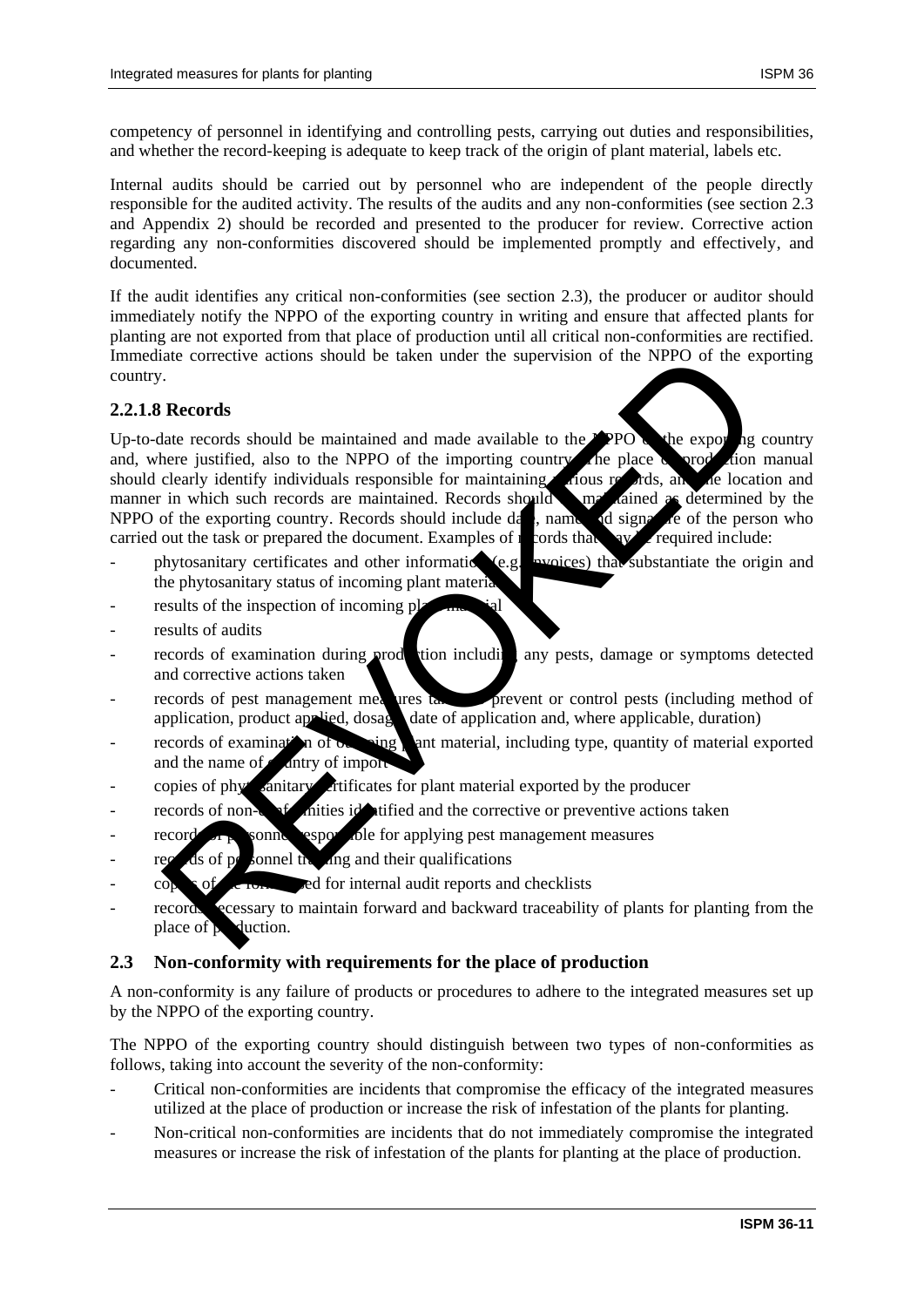Non-conformities can be detected during internal audits, external audits conducted or administered by the NPPO of the exporting country, or as a result of examinations of plant material.

The place of production (or relevant parts thereof) should have its approval withdrawn and exports should be immediately suspended if the NPPO of the exporting country:

- finds a critical non-conformity
- repeatedly identifies non-critical non-conformities
- identifies multiple non-critical non-conformities
- finds that the producer failed to carry out the required corrective actions within the specified time period
- receives a notification of an interception of a pest from the importing country.

Reinstatement should occur only once corrective action has been put into place and an audit by the NPPO of the exporting country has confirmed that the non-conformities have been corre

The corrective actions may require a change to the requirements and should include easures to prevent recurrence of the failures identified.

A list of examples of non-conformities can be found in Appendix

## **3.** Responsibilities of the NPPO of the Exporting ountry

The NPPO of the exporting country is responsible for:

- communicating importing countries' requirement
- $\frac{1}{2}$  developing and setting up the requirements the integrated measures
- approving places of production seeking participation in using integrated measures
- overseeing approved places of production
- carrying out phytosanitary certification to attest the all plants for planting exported by approved places of production meet the physanitary in requirements
- providing information integrated measures developed to the NPPO of the importing country upon request
- granting and facilitating, where  $\mu$  ied, visits and audits carried out by the NPPO of the importing country in accordance with section 4.1
- providing adequate information on relevant pest outbreaks to the NPPO of the importing country  $\sim$  cordance with ISPM 17:2002.

## **3.1 Setting up the integrated measures**

In developing and setting up its integrated measures, the NPPO of the exporting country should specify the requirements to be met by a producer and the requirements of the importing country or countries. Furthermore, the documentation and communication requirements for the producer should be specified. Exercise absorber of the results of the results and the relation of the experiment should occur only once corrected action has been put into place<br>rective actions may require a change to the requirements and she rective ac

### **3.2 Approval of places of production**

Requirements for the approval of places of production that comply with the general integrated measures are described in section 2.1.1.

The requirements for approval of places of production seeking to use additional integrated measures for higher pest risk situations are described in section 2.2.1 and should be based upon:

an initial documentation audit (including the place of production manual) at the place of production to verify that it is complying with the requirements established according to the pest risk factors of its production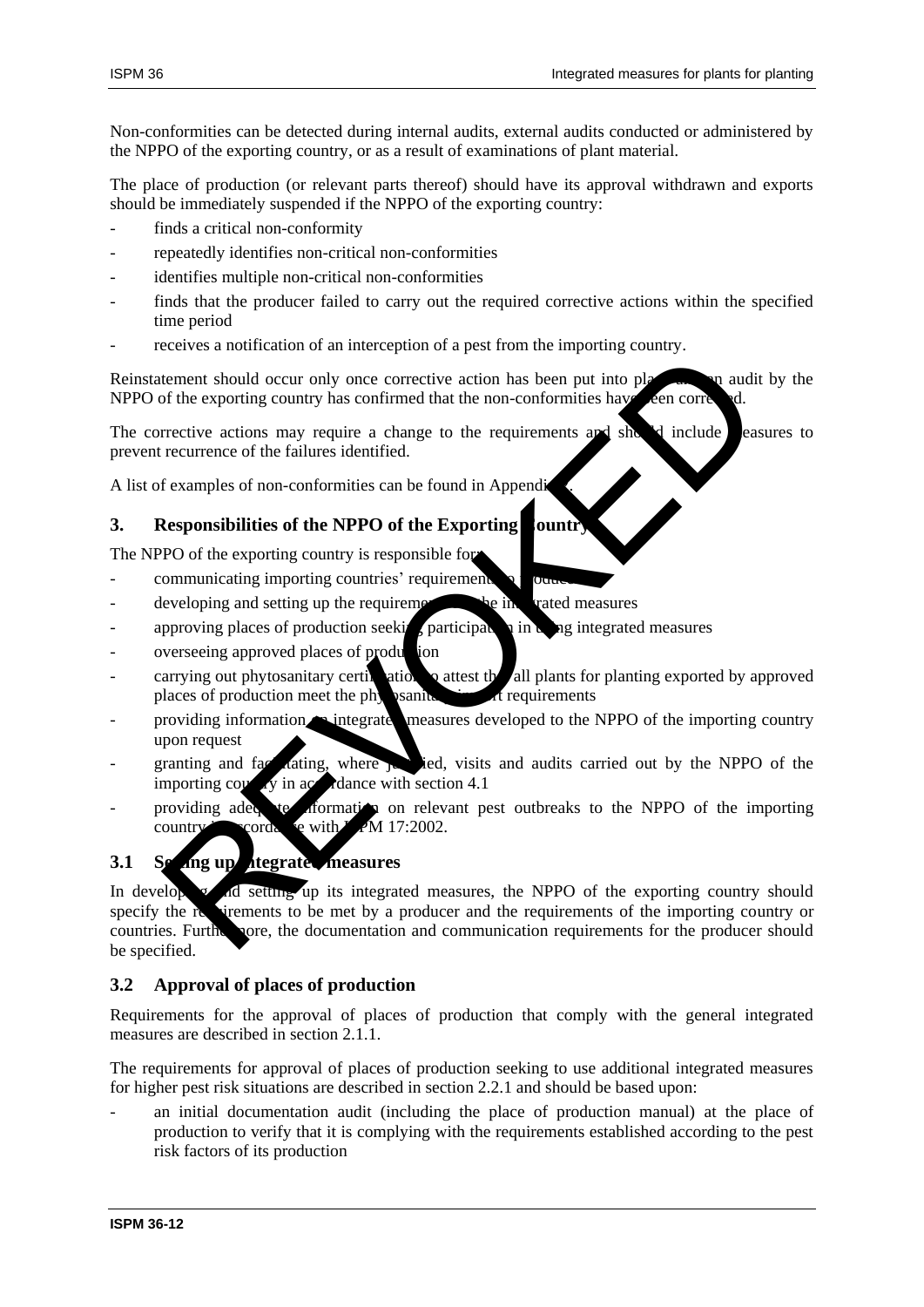- an implementation audit to verify that:
	- the producer complies with the protocols, procedures and standards specified in its place of production manual
	- the required supporting documentation is sufficient, current and readily available to personnel
	- adequate records and documents are maintained
	- internal audits are performed and corrective actions completed
	- procedures in place are adequate to ensure that any pest problems are quickly identified and appropriate actions are taken to ensure that only plants that meet the phytosanitary import requirements of the importing country are exported
	- either plant material within the place of production has remained free of all quarantine pests or the NPPO was duly informed about infestations of quarantine pests and appropriate measures were taken to ensure that the pest has been cradicated
- the establishment of procedures to meet tolerance levels for regulated non-quarantelevels as required.

Upon successful completion of the documentation and implementation  $\frac{d}{dx}$ , the place of production may be approved by the NPPO of the exporting country to export secific plants for planting to specific countries.

### **3.3 Oversight of approved places of production**

After approval, the NPPO of the exporting country showled oversee the place of production, in particular through monitoring or auditing of the production and operational system. The frequency and timing of monitoring or auditing should  $\ell$  determined according to the pest risks, phytosanitary import requirements and the producer's report of conformity. Monitoring or auditing should include inspection and where applicable, testing of lants for planting, and verification of the documentation and management practices as they related to the relevant integrated measures. either plant material within the place of production has remained free of all que<br>poss or the NPPO of was duly informed about infestations of material<br>appropriate measures were taken to ensure that the pest has been dictat

### **3.4 Export inspections and issuance of phytosanitary certificates**

The integrated measures  $\mathbf{r}$  is reduce the need for the NPPO to undertake growing season inspections and may also reduce  $f'$  frequency or  $\ln$ , sity of export inspections of consignments of plants for planting. A phytosay ary certificate should be issued in compliance with ISPM 12:2011.

### **3.5 Providing information**

The NPPO  $\alpha$  the exporting country should provide information on the integrated measures being used to the  $N$ PO of the importing country if required.

### 4. Responsibilities of the NPPO of the Importing Country

The NPPO of the supporting country is responsible for setting and communicating technically justified phytosanitary import requirements. In doing so, the NPPO of the importing country should, before import, consider the factors that affect pest risks specifically associated with plants for planting (refer to Annex 1). The phytosanitary import requirements should be consistent with the identified pest risks.

The NPPO of the importing country should notify the NPPO of the exporting country of any noncompliances (see ISPM 13:2001) that are found upon import or at a later stage in the country of import.

The NPPO of the importing country may also review the system of approval of places of production presented by the NPPO of the exporting country and, where appropriate, conduct audits. The NPPO of the importing country should provide feedback on the results of the reviews, monitoring and audits to the NPPO of the exporting country.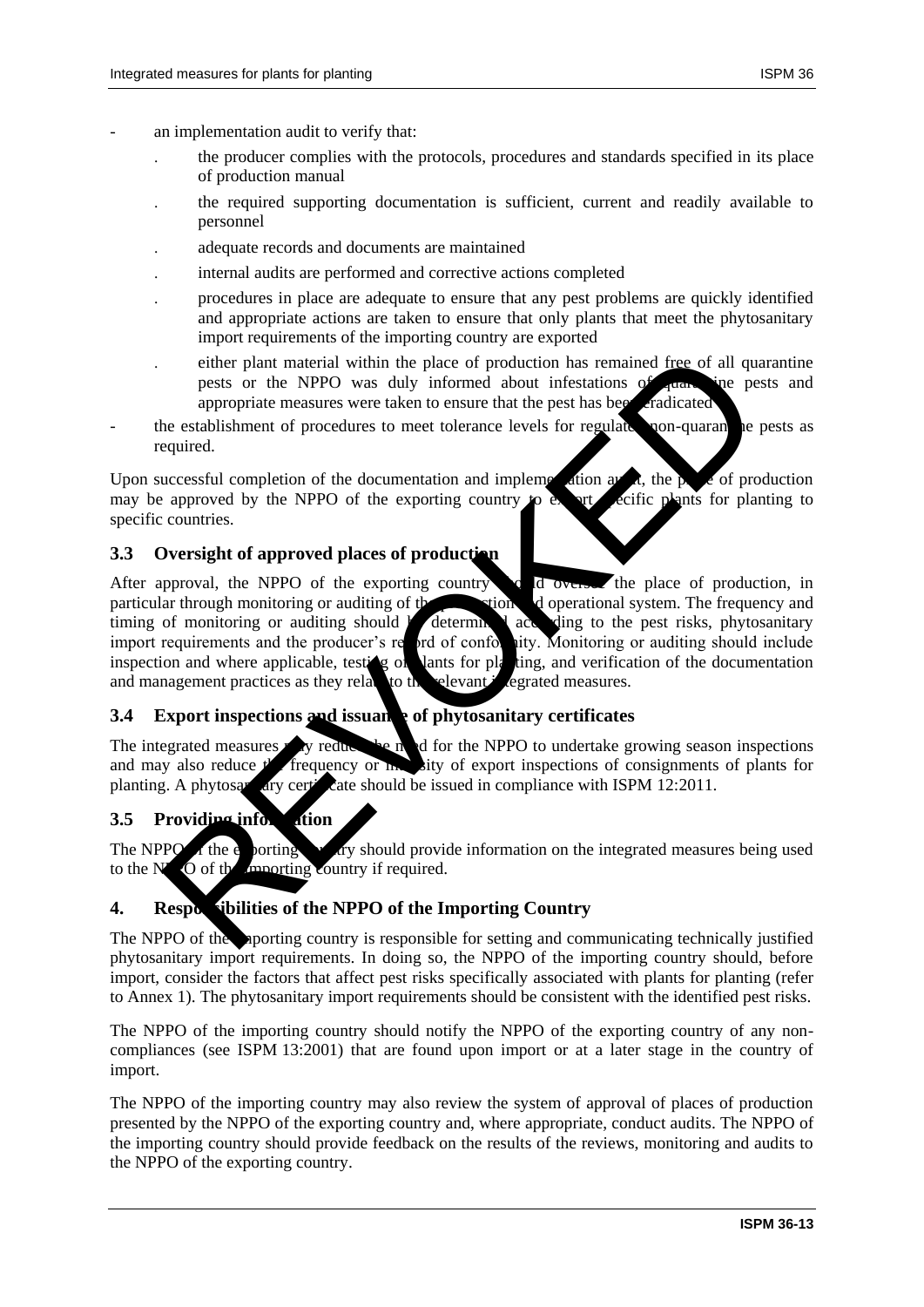### **4.1 Auditing**

The NPPO of the importing country may request the NPPO of the exporting country to provide reports on audits undertaken by the producer and by the NPPO of the exporting country. It may also request to audit the integrated measures as developed and set up by the exporting country. This audit may consist of documentation review, inspection and testing of plants produced using integrated measures, and, where appropriate, site visits as a demonstration of the integrated measures used (see ISPM 20:2004) or visits to specific sites provided that there is specific justification, for example in cases of noncompliance (ISPM 13:2001).

REVOKED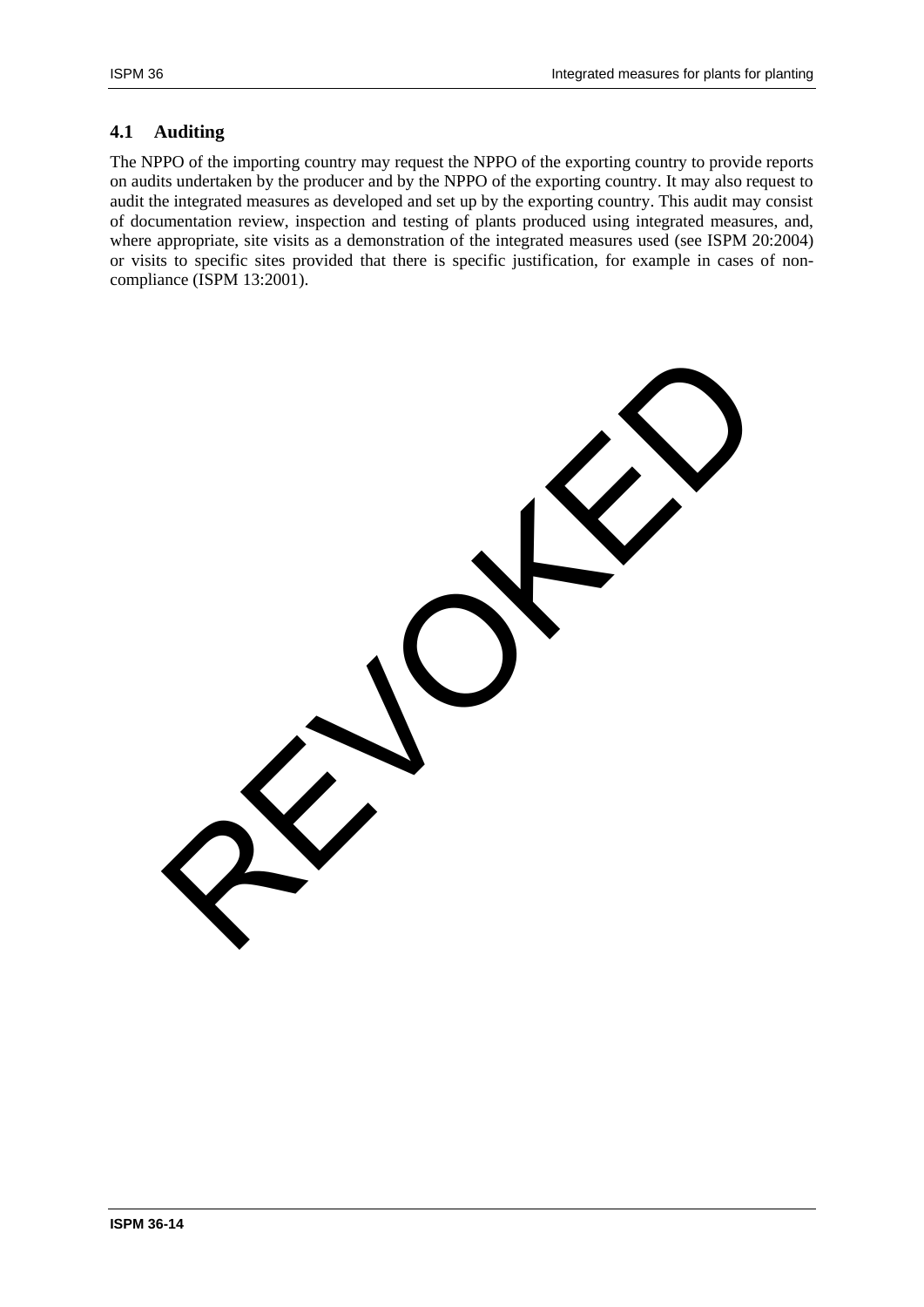This annex is a prescriptive part of this standard.

#### **ANNEX 1: Factors that affect the pest risk of plants for planting**

#### **Plant-related factors that affect risk**

The initial plant-related pest risk factors to be considered are plant species, cultivar and area of origin. Within any given plant species, there is a range of pest risk associated with the type of plant material moved including, as broadly ranked below from lowest to highest pest risk (recognizing that these rankings may vary depending on specific circumstances):

- (1) meristem tissue culture
- (2) *in vitro* culture
- (3) budwood/graftwood
- (4) unrooted cuttings
- (5) rooted cuttings
- (6) root fragments, root cuttings, rootlets or rhizomes
- (7) bulbs and tubers
- (8) bare root plants
- (9) rooted plants in pots.

In addition, pest risk may increase with plant age, as older plants have  $\Box$  longer exposure to potential pests.

#### **Production-related factors that affect pest risk**

How plants for planting are produced can influence the level of pest risk. These factors may include:

- (1) growing media
- (2) irrigation method and water source
- (3) growing conditions
- (4) mixing of different plant species.

In general, use of soil as a growing edium is likely to pose a greater pest risk than a soil-free medium because soil is more likely to carry soil-borne pests (such as micro-organisms, arthropods, nematodes). Sterilization, pasteur ation of other effective methods for treating the growing medium prior to planting may manage ome st risk. diativood<br>coolectrolitings<br>coolectrolitings<br>coolectrolitings<br>coolectrolitings<br>coolectrolitings<br>coolectrolitings<br>coolectrolitings.<br>record plants<br>in prots.<br>coolectroliting are produced can interest and the plant age, as olde

The source and quality of irrigation water can affect pest risk. For certain pests spread by water, surface w<sub>at</sub> may bse a greater risk than treated water. Likewise the method of irrigation may produce stereoly are conditions favourable for pest development and spread (e.g. overhead rather than drip in  $\mathbb{Z}^2$  on).

Examples of growing conditions that may affect pest risk are listed below, broadly ranked from lowest to highest pest risk:

- (1) growth chamber
- (2) greenhouse
- (3) screen house
- (4) field grown in containers (pots, tubs etc.)
- (5) field grown
- (6) plants collected from the wild.

Enclosures such as growth chambers, greenhouses and screen houses usually provide better control over plant material and better opportunity for pest exclusion than field-grown plants. Plants grown in containers with sterilized growing medium or grown on a membrane may afford some protection from soil-borne pests. Field-grown crops are generally subject to cultural and chemical pest control. Plants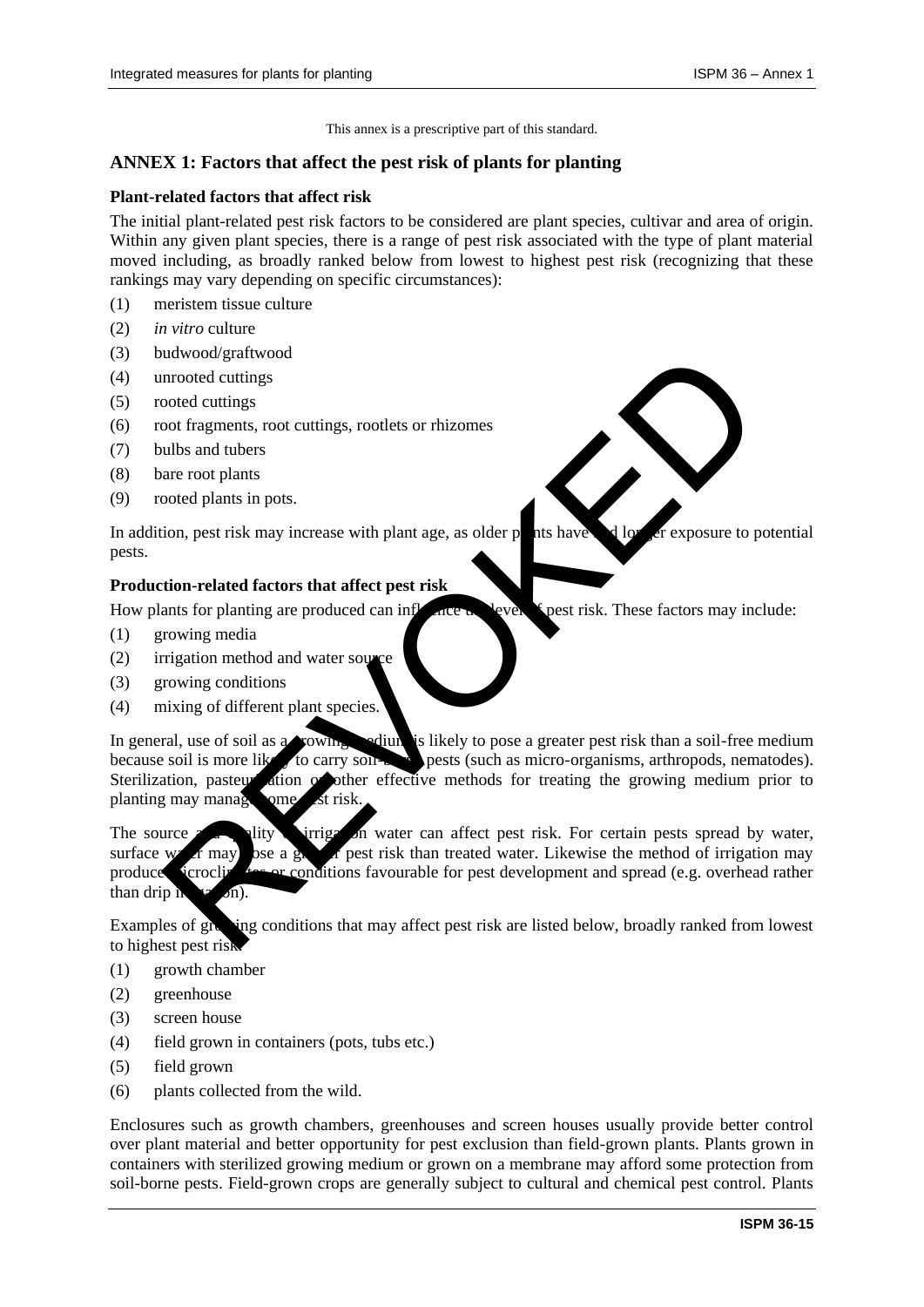collected in the wild are unprotected from pests and potentially are of higher pest risk. Also aquatic plants produced with or without any substrate may carry specific risk for the transmission of pests. Production systems may not fit into one of the above categories and may comprise a combination of several growing conditions (e.g. wild collected plants being transplanted into containers for further growing in the field before export). Certification schemes require specific combinations of these factors and may provide specific safeguards.

#### **Intended uses that affect pest risk**

Plants for planting are classified in ISPM 32:2009 as a high pest risk commodity category. Different intended uses that affect the pest risk may include whether plants are grown as annuals or perennials, whether they are grown indoors or outdoors, whether they are grown in urban areas, field or nursery etc.

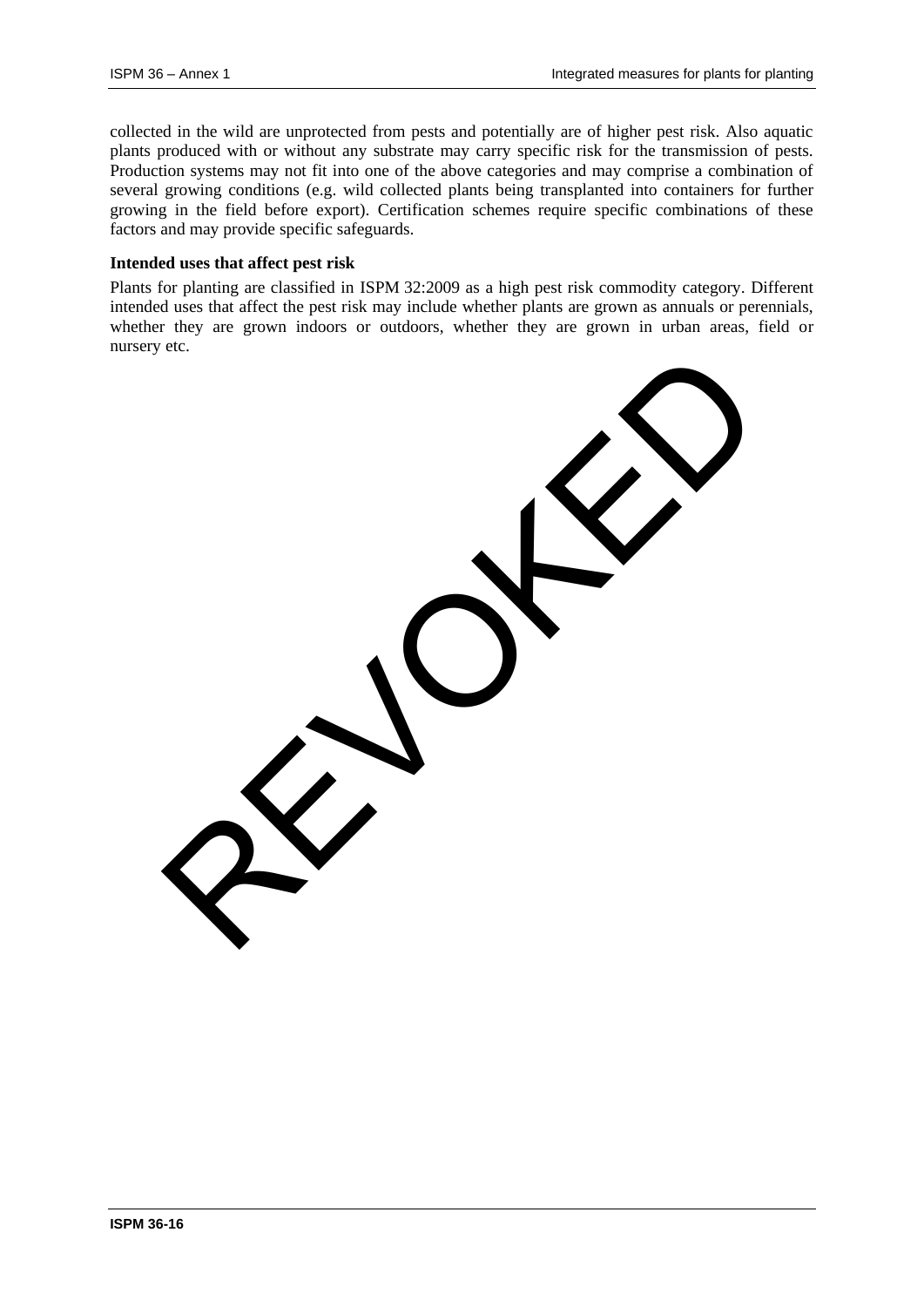This appendix is for reference purposes only and is not a prescriptive part of this standard.

### **APPENDIX 1: Examples of pest management measures to reduce the pest risk of plants for planting at a place of production**

**Table 1.** Examples of measures that may be applied to reduce the pest risk of plants for planting at a place of production categorized by pest group (pest groups may be overlapping, e.g. groups 1 and 3, and a variety of available measures may be required to adequately address pest risk)

|                                                                                                                               | Pest group                                                                                                                               | <b>Available measures</b>                                                                                                                                                                                                                                                      |  |  |
|-------------------------------------------------------------------------------------------------------------------------------|------------------------------------------------------------------------------------------------------------------------------------------|--------------------------------------------------------------------------------------------------------------------------------------------------------------------------------------------------------------------------------------------------------------------------------|--|--|
| 1                                                                                                                             | Pests causing latent<br>infections and those that<br>are likely to be transmitted<br>by plants for planting<br>without signs or symptoms | Derivation from mother plants that have been tested and found free<br>from the relevant pest                                                                                                                                                                                   |  |  |
|                                                                                                                               |                                                                                                                                          | Isolation from sources of infestation (e.g. buffer zone or geographical<br>$\frac{1}{2}$<br>distance from other host plants, physical isolecomoning a glasshouse<br>or polytunnel, isolation in time (e.g. growing season, om a source of<br>infestation (temporal isolation)) |  |  |
|                                                                                                                               |                                                                                                                                          | Testing of samples of the plants for freed from pests                                                                                                                                                                                                                          |  |  |
|                                                                                                                               |                                                                                                                                          | <i><b>Atification</b></i><br>Production within a specified<br>heme ⊿<br>clean stock<br>programme that controls the<br>evant pests                                                                                                                                              |  |  |
|                                                                                                                               |                                                                                                                                          | Use of indicator plants                                                                                                                                                                                                                                                        |  |  |
|                                                                                                                               |                                                                                                                                          | ding me em tip cultures) which<br>Production of tissue d<br>tures $\Lambda$<br>may eliminate pathoge                                                                                                                                                                           |  |  |
| $\mathbf{2}$<br>$\overline{\phantom{a}}$<br>Pests having stages and<br>symptoms that are visible<br>during the growing season |                                                                                                                                          | Growing seaso inspection for freedom from pests or symptoms (e.g.<br>papthly for the three months before<br>at timed interval for<br>export or at different<br>wth stages                                                                                                      |  |  |
|                                                                                                                               |                                                                                                                                          | Grow season specing of the mother plants                                                                                                                                                                                                                                       |  |  |
|                                                                                                                               |                                                                                                                                          | Instantian after haddest to meet a specified tolerance level for a pest (e.g. olerance for b $\frac{1}{2}$ prots by fungi/bacteria)                                                                                                                                            |  |  |
|                                                                                                                               |                                                                                                                                          | Pesticule application                                                                                                                                                                                                                                                          |  |  |
|                                                                                                                               |                                                                                                                                          | suring and a conditions for symptom expression                                                                                                                                                                                                                                 |  |  |
|                                                                                                                               |                                                                                                                                          | Pl duction within a specified certification scheme or clean stock<br>proviamme that controls the relevant pests.                                                                                                                                                               |  |  |
| 3                                                                                                                             | Pests spread by co<br>act                                                                                                                | tion of contact with sources of infestation (e.g. other plants)                                                                                                                                                                                                                |  |  |
|                                                                                                                               |                                                                                                                                          | Hygiene measures for handling pruning tools and equipment between<br>different batches/lots                                                                                                                                                                                    |  |  |
|                                                                                                                               |                                                                                                                                          | Planning of activities in the place of production to work with plants of<br>higher health first                                                                                                                                                                                |  |  |
|                                                                                                                               |                                                                                                                                          | Use of dedicated clothing and equipment in isolated places (e.g.<br>screen houses)                                                                                                                                                                                             |  |  |
|                                                                                                                               |                                                                                                                                          | Pesticide applications                                                                                                                                                                                                                                                         |  |  |
|                                                                                                                               |                                                                                                                                          | Isolation from sources of infestation (e.g. buffer zone or geographical<br>distance from other host plants, physical isolation using a glasshouse<br>or polytunnel, temporal isolation).                                                                                       |  |  |
| 4                                                                                                                             | Pests transmitted by<br>vectors                                                                                                          | Isolation from sources of infestation (e.g. buffer zone or geographical<br>distance from other host plants, physical isolation using a glasshouse<br>or polytunnel, temporal isolation)                                                                                        |  |  |
|                                                                                                                               |                                                                                                                                          | Pre-planting soil testing for freedom from or to meet a tolerance for<br>soil-borne pests or their vectors                                                                                                                                                                     |  |  |
|                                                                                                                               |                                                                                                                                          | Pesticide treatments for control of insect vectors of pests (e.g.<br>aphids).                                                                                                                                                                                                  |  |  |
| $5\phantom{.0}$                                                                                                               | Pests spread by wind                                                                                                                     | Isolation from sources of infestation (e.g. buffer zone or geographical<br>distance from other host plants, physical isolation using a glasshouse<br>or polytunnel)                                                                                                            |  |  |
|                                                                                                                               |                                                                                                                                          | Pesticide applications.                                                                                                                                                                                                                                                        |  |  |
|                                                                                                                               |                                                                                                                                          |                                                                                                                                                                                                                                                                                |  |  |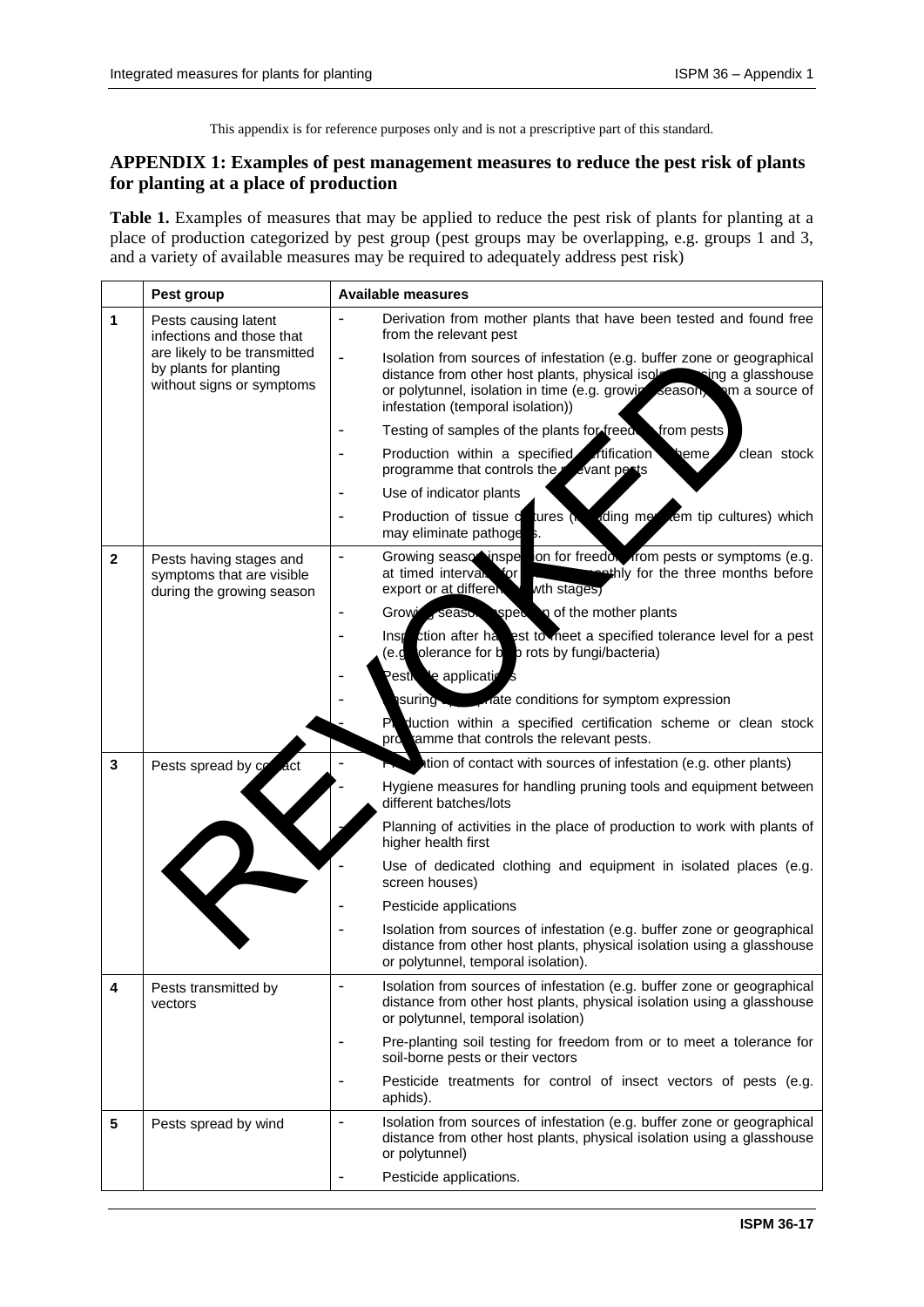|                                                                                                              | Pest group                                                                                | <b>Available measures</b>                                              |                                                                                                                                                                                                                             |  |  |  |
|--------------------------------------------------------------------------------------------------------------|-------------------------------------------------------------------------------------------|------------------------------------------------------------------------|-----------------------------------------------------------------------------------------------------------------------------------------------------------------------------------------------------------------------------|--|--|--|
| 6                                                                                                            | Pests spread by water                                                                     |                                                                        | Use of uncontaminated water sources, free of pests                                                                                                                                                                          |  |  |  |
|                                                                                                              |                                                                                           |                                                                        | Irrigation water to be disinfected or sterilized before use or reuse                                                                                                                                                        |  |  |  |
|                                                                                                              |                                                                                           | or polytunnel, temporal isolation).                                    | Isolation from sources of infestation (e.g. buffer zone or geographical<br>distance from other host plants, physical isolation using a glasshouse                                                                           |  |  |  |
| $\overline{7}$                                                                                               | Soil-borne pests able to<br>colonize the plant                                            | $\overline{\phantom{a}}$                                               | Isolation from sources of infestation (e.g. buffer zone or geographical<br>distance from other host plants, physical isolation using a glasshouse<br>or polytunnel, growth of plants on raised benches, temporal isolation) |  |  |  |
|                                                                                                              |                                                                                           | from the relevant pest                                                 | Derivation from mother plants that have been tested and found free                                                                                                                                                          |  |  |  |
|                                                                                                              |                                                                                           | programme                                                              | Production within a specified certification scheme or clean stock                                                                                                                                                           |  |  |  |
|                                                                                                              |                                                                                           |                                                                        | Testing of samples of the plants for freed of from pes                                                                                                                                                                      |  |  |  |
|                                                                                                              |                                                                                           | fungi, nematodes, viruses transmiscible by                             | Pre-planting soil treatment or testing for reedom from<br>sts such as<br>ematodes                                                                                                                                           |  |  |  |
|                                                                                                              |                                                                                           | Use of soil-less growing media                                         |                                                                                                                                                                                                                             |  |  |  |
| 8                                                                                                            | Soil-borne pests in growing<br>medium attached to plants                                  | Growing medium to be ster<br>$\qquad \qquad \blacksquare$              | ed befor<br>dse                                                                                                                                                                                                             |  |  |  |
|                                                                                                              |                                                                                           | Use of inert growing metria<br>$\overline{\phantom{0}}$                |                                                                                                                                                                                                                             |  |  |  |
|                                                                                                              |                                                                                           | Use of soil-less growin media<br>$\overline{\phantom{a}}$              |                                                                                                                                                                                                                             |  |  |  |
|                                                                                                              |                                                                                           | way that contact this                                                  | Isolation from sources f infestation, intenance of plants in such a<br>ented (e.g. on raised benches)                                                                                                                       |  |  |  |
|                                                                                                              |                                                                                           | Pesticide treetment                                                    | drench or fumigation) prior to export                                                                                                                                                                                       |  |  |  |
|                                                                                                              |                                                                                           | Root washed<br>groy ng medium in                                       | from growing medium (and repotted in sterile<br>sterile container).                                                                                                                                                         |  |  |  |
| 9<br>Soil-borne pests in soil<br>distal of from other lost plants, temporal isolation)<br>attached to plants |                                                                                           | Isole on from sources of infestation (e.g. buffer zone or geographical |                                                                                                                                                                                                                             |  |  |  |
|                                                                                                              |                                                                                           | e-plan.<br>pecially nematodes, fungi)                                  | treatment or testing for freedom from pests                                                                                                                                                                                 |  |  |  |
|                                                                                                              |                                                                                           |                                                                        | Pet cide treatment (e.g. drench or fumigation) prior to export                                                                                                                                                              |  |  |  |
|                                                                                                              |                                                                                           | in a sterile container).                                               | washed free from soil (and repotted in sterile growing medium                                                                                                                                                               |  |  |  |
|                                                                                                              | <b>Table 2.</b> Examples of in<br>sures the local popularity of plants for planting based |                                                                        |                                                                                                                                                                                                                             |  |  |  |
|                                                                                                              | on the type<br>plan natern                                                                |                                                                        |                                                                                                                                                                                                                             |  |  |  |
| Type of <b>b</b> at bro<br>ranked accu<br>of to pests<br>risk                                                |                                                                                           | <b>Examples of pest types</b>                                          | <b>Available measures</b>                                                                                                                                                                                                   |  |  |  |
| Meristem culture a<br>in vitro                                                                               |                                                                                           | Viruses and virus-like diseases,                                       | Derivation from mother plants that<br>$\overline{a}$<br>a hoos tootad and found from                                                                                                                                        |  |  |  |

| Type of <b>b</b> at bro<br>ranked accessing<br>to pests<br>risk | <b>Examples of pest types</b>                                                             | <b>Available measures</b>                                                                                                   |
|-----------------------------------------------------------------|-------------------------------------------------------------------------------------------|-----------------------------------------------------------------------------------------------------------------------------|
| Meristem culture an<br>in vitro<br>culture                      | Viruses and virus-like diseases,<br>bacteria, fungi, stem nematodes,<br>mites and insects | Derivation from mother plants that<br>$\overline{\phantom{a}}$<br>have been tested and found free<br>from the relevant pest |
|                                                                 |                                                                                           | Cultivation in sterile medium under<br>$\overline{\phantom{0}}$<br>sealed aseptic conditions                                |
|                                                                 |                                                                                           | Testing of samples of the plants for<br>$\overline{\phantom{a}}$<br>freedom from pests.                                     |
| Budwood/graftwood                                               | Bacteria and viruses, fungi,<br>insects and other pests                                   | See groups 1 to 7 in Table 1                                                                                                |
| Unrooted cuttings                                               | Insects, viruses, bacteria, fungi<br>and other pests                                      | See groups 1 to 7 in Table 1<br>Hot water treatment.<br>۰                                                                   |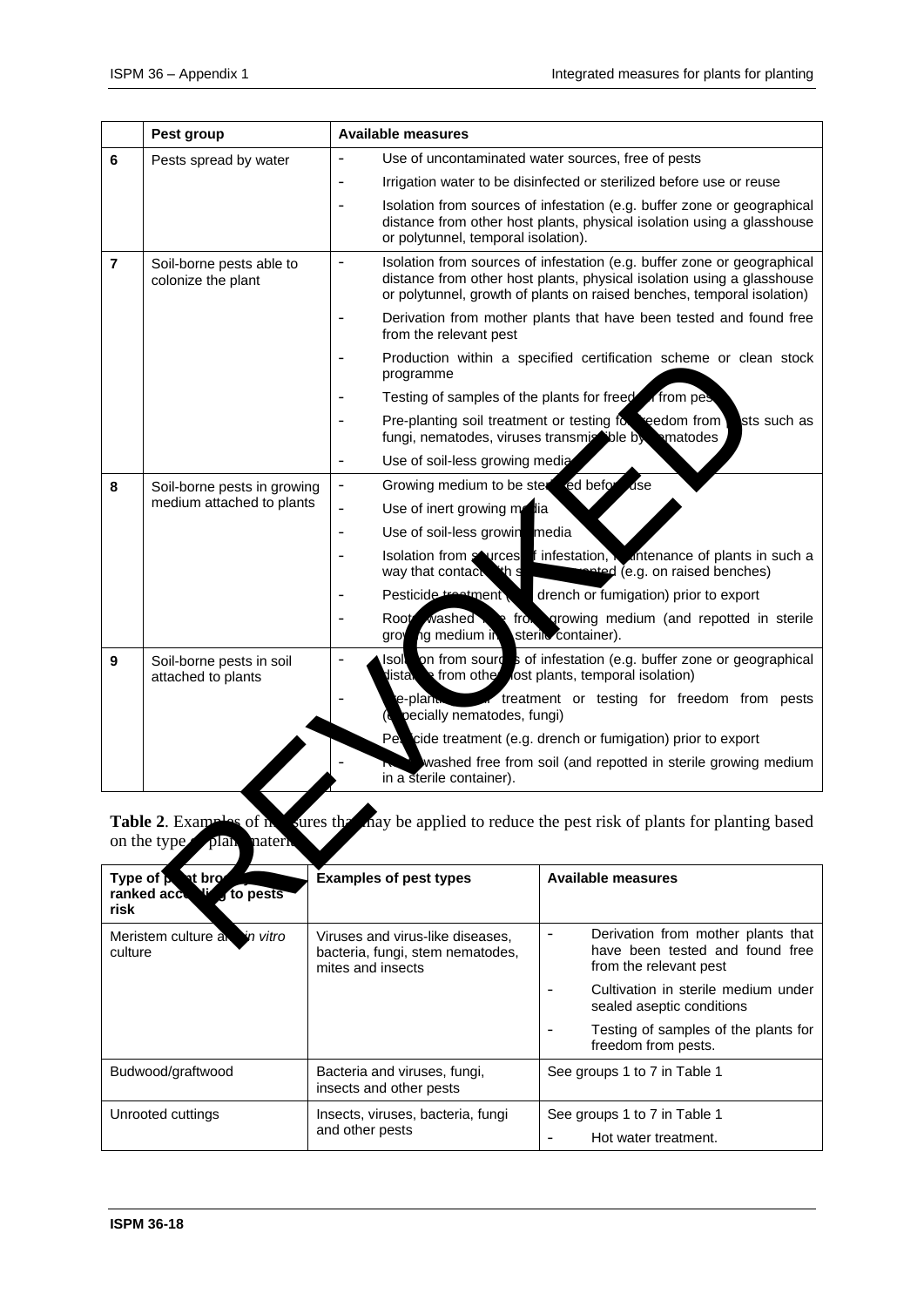| Type of plant broadly<br>ranked according to pests<br>risk                  | <b>Examples of pest types</b>                                   | <b>Available measures</b>                                                  |  |  |  |  |
|-----------------------------------------------------------------------------|-----------------------------------------------------------------|----------------------------------------------------------------------------|--|--|--|--|
| Rooted cuttings                                                             | Nematodes, insects, viruses and<br>bacteria and other pests     | Measures depend inter alia on the pest<br>risk of the growing medium used. |  |  |  |  |
|                                                                             |                                                                 | See groups 1 to 7 in Table 1                                               |  |  |  |  |
| Bulbs and tubers, root<br>fragments, root cuttings,<br>rootlets or rhizomes | Nematodes, viruses, bacteria,<br>fungi, insects and other pests | See groups 1 to 7 Table 1<br>Hot water dipping to control nematodes.       |  |  |  |  |
| Bare root plants                                                            | Nematodes and all other pests of<br>the aerial plant part       | See groups 1 to 7 in Table 1                                               |  |  |  |  |
| Plants in growing media<br>excluding soil                                   | Nematodes and all other pests of<br>the aerial plant part       | See groups 1 to 8 in Table 1                                               |  |  |  |  |
| Plants in soil                                                              | Nematodes and all other pests of<br>the aerial plant part       | See groups 1<br>J in Table                                                 |  |  |  |  |
| RY                                                                          |                                                                 |                                                                            |  |  |  |  |